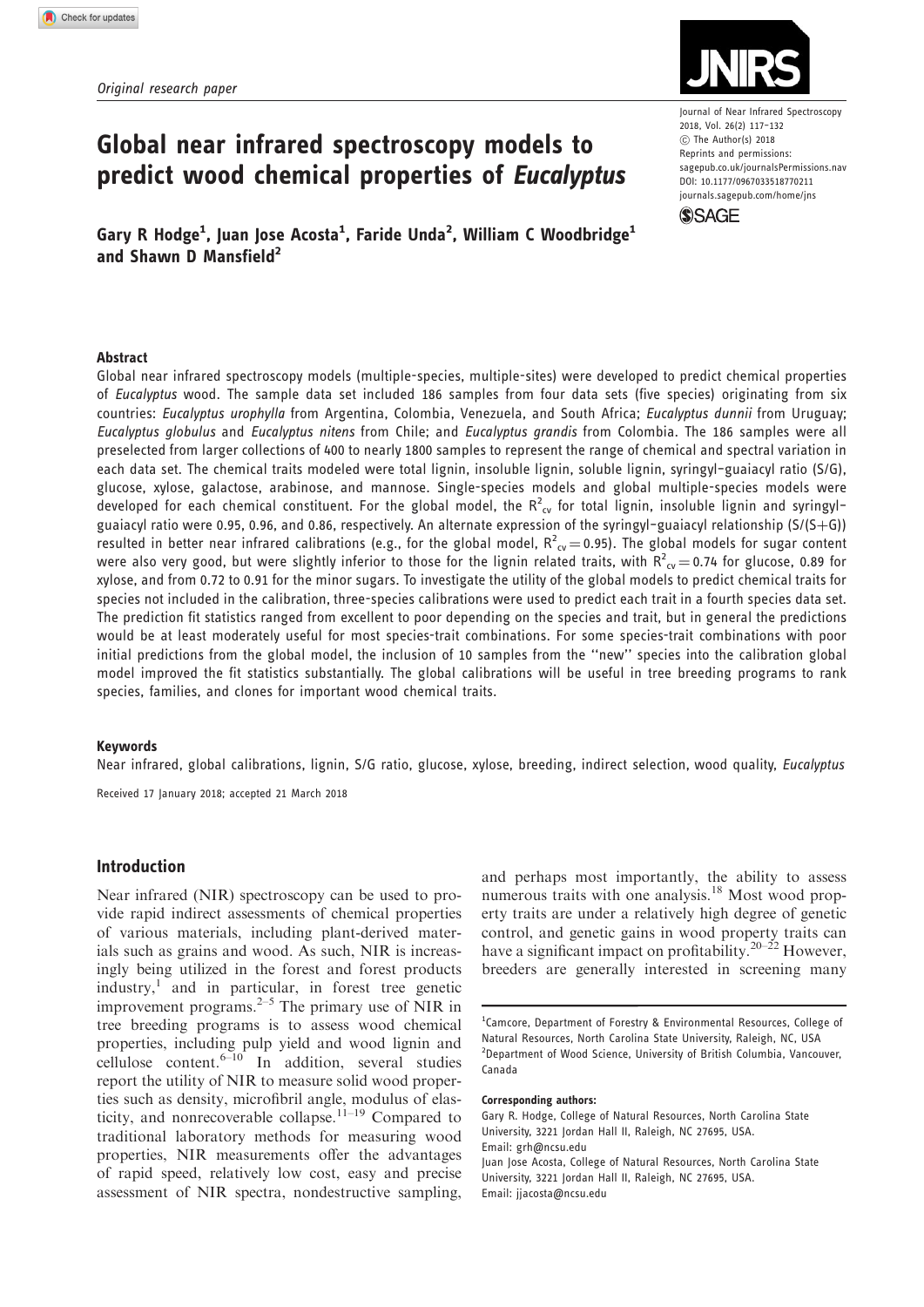hundreds or thousands of selections candidates, so rapid, precise, and low cost assessments of wood traits is very important.

Camcore is an international university-industry research partnership working in the area of gene conservation and tree improvement [\(https://camcore.cnr.ncsu.edu](https://camcore.cnr.ncsu.edu)). The program began in 1980, and currently includes 28 active and 4 associate members in 20 countries. Many of these organizations plant multiple species of pines and/or eucalypts, including tropical, subtropical and temperate species. Camcore has previously developed global NIR models (i.e., robust, multi-site, multi-species calibration models) for pines to predict lignin and cellulose content.<sup>23,24</sup> Comparable global NIR models to predict Eucalyptus wood lignin and cellulose contents, but also the quantity of xylan and lignin monomer ratio (often referred to as S:G ratio) would be of significant value, particularly for vertically integrated pulp and paper companies. The current study utilizes a data set of 186 wood samples (preselected from a larger set of 3901 samples) representing five commercially important eucalypt species originating from six countries to develop NIR models for important wood chemical traits. Camcore members would use these models to study the genetic control of wood chemical traits, and to screen breeding populations of the five species; in addition, the models would likely be used to screen populations of other species (and/or hybrids) not included in this study. The specific objectives of this study were:

- 1. To develop global NIR spectroscopy models to predict chemical composition of wood samples from different tropical, subtropical, and temperate eucalypt species grown in different locations around the world,
- 2. To examine how well a multi-species calibration could be extended to or extrapolated to an independent data set with samples from a different species, and
- 3. To examine how incorporation of a small number of samples from a new species into a multi-species

calibration would improve the predictions for the new species.

## Materials and methods

Four sets of samples were included in this study: 50 samples of *Eucalyptus urophylla* from various countries, 50 samples of Eucalyptus dunnii from Uruguay, 50 samples of Eucalyptus globulus and Eucalyptus nitens from Chile (41 and 9 samples, respectively), and 36 samples of Eucalyptus grandis from Colombia. In each case, the 50 samples were pre-selected from a larger set of samples ranging from 400 to 1795 (Table 1, and further described below).

All samples that were scanned with NIR were prepared and handled in the same way. Briefly, solid wood samples were chopped into smaller pieces using machetes, knives, or guillotines, and then ground into woodmeal using a Wiley mill to pass through a screen with 1.6 mm holes. The samples were dried at  $50^{\circ}$ C for 24 h, and then allowed to come to room temperature. For each sample, 4 g of wood meal was then scanned in a Foss NIRsystems 6500 NIR spectrometer using a spinning sample module. Reflectance readings were taken for NIR wavelengths from 1100 to 2500 nm, at 2 nm intervals, with a total of 32 scans averaged to produce a single reflectance spectrum for each sample.

Cell wall chemical composition of all 186 samples was assessed using the same 4 -g woodmeal samples that were scanned with NIR. Initially, the woodmeal was Soxhlet extracted overnight in hot acetone to remove extractives, and the extractive-free material was used for all further analyses. Lignin and carbohydrate content was determined with a modified Klason method,<sup>25</sup> in which extracted ground stem tissue  $(0.2 g)$ was treated with  $3 \text{ mL of } 72\% \text{ H}_2\text{SO}_4$  and stirred every 10 min for 2 h. Samples were then diluted with 112 mL deionized water and autoclaved for 1h at 121°C. The

Number of samples

| <b>Species</b>                                         | Country                                      | Age<br>(years) | Wood samples                                            | Prescreened | Wetlab<br>analysis |  |  |
|--------------------------------------------------------|----------------------------------------------|----------------|---------------------------------------------------------|-------------|--------------------|--|--|
| Eucalyptus urophylla                                   | Argentina, Colombia,<br>Venezuela, S. Africa | $4 - 13$       | Breast height 12 mm<br>increment cores.<br>pith-to-bark | 1795        | 50                 |  |  |
| Eucalyptus dunnii                                      | Uruguay                                      | 4              | Breast height 12 mm<br>increment cores.<br>pith-to-bark | 400         | 50                 |  |  |
| Eucalyptus globulus,<br>Eucalyptus nitens <sup>a</sup> | Chile                                        | $8 - 25$       | Breast height wood<br>shavings                          | 480         | 50                 |  |  |
| Eucalyptus grandis                                     | Colombia                                     | 6              | Breast height wedges                                    | 1226        | 36                 |  |  |
| 5 species                                              | 6 countries                                  |                |                                                         | 3901        | 186                |  |  |

| Table 1. Samples used for the development of global NIR calibration models for wood chemistry traits of Eucalyptus. |  |
|---------------------------------------------------------------------------------------------------------------------|--|
|---------------------------------------------------------------------------------------------------------------------|--|

NIR: near infrared.

a<br>The initial prescreen data set included 408 samples of *E. globulus* and 72 samples of *E. nitens*. The final wetlab data set included 41 samples of *E. globulus* and 9 samples of E. nitens.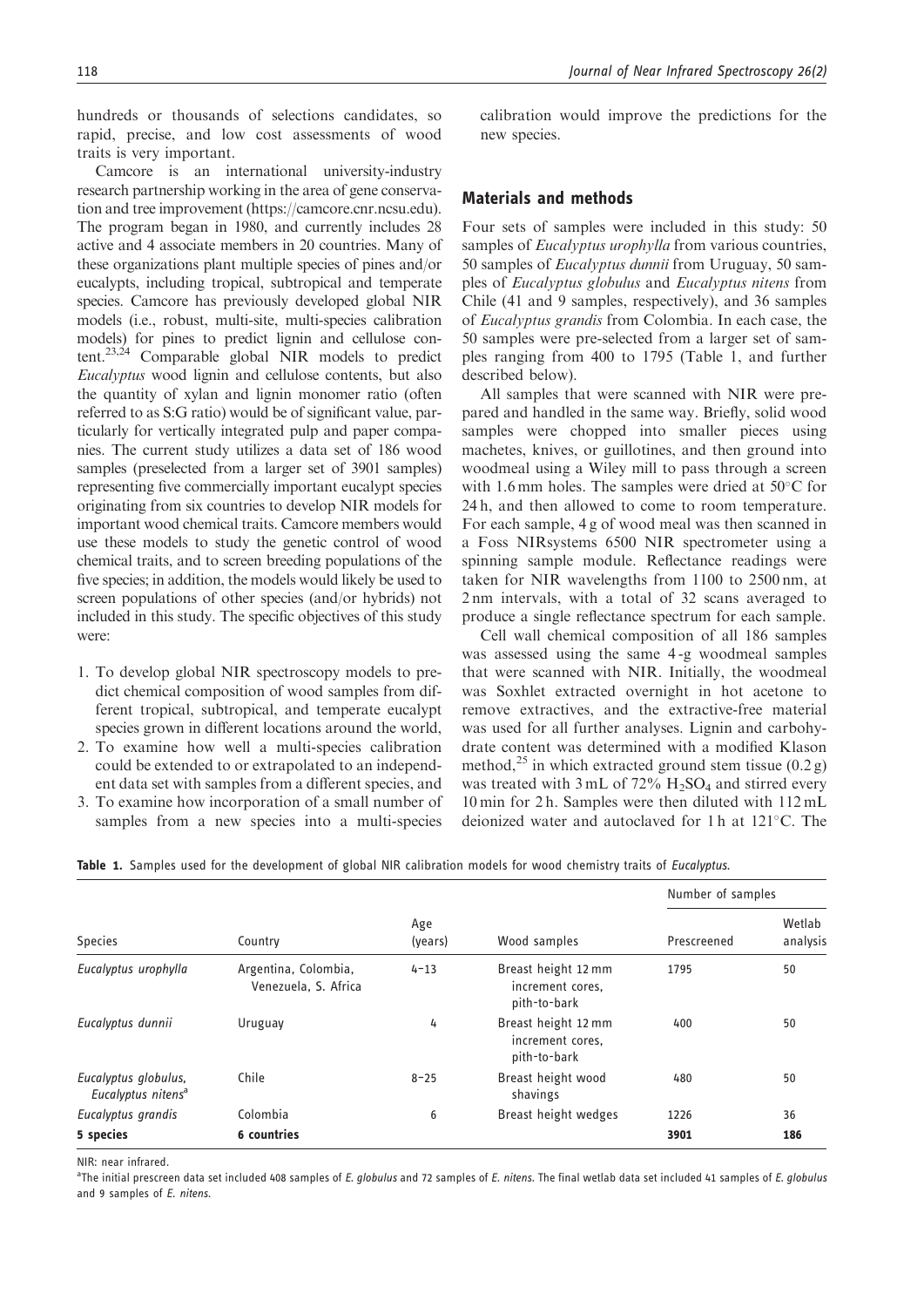acid-insoluble lignin fraction was determined gravimetrically by filtration through a preweighed medium coarseness sintered-glass crucible, while the acidsoluble lignin component was determined spectrophotometrically by absorbance at 205 nm. Carbohydrate content was determined by anion exchange high-performance liquid chromatography (Dx-600; Dionex, Sunnyvale, CA) equipped with an ion exchange PA1 (Dionex) column, a pulsed amperometric detector with a gold electrode, and a SpectraAS3500 auto injector (Spectra-Physics).

The lignin monomer composition (S:G ratio) was determined as per Robinson and Mansfield,<sup>26</sup> and were analyzed by gas chromatography on a Hewlett Packard 5890 series II instrument, equipped with an autosampler, splitless injector, flame ionizing detector, and a 30 m, 5% diphenyl/95% dimethyl polysiloxane coated RTX-5MS 0.25 mm ID capillary column.

In summary, the traits measured were: glucose, xylose, mannose, arabinose, and galactose content; soluble lignin, insoluble lignin, and total lignin content, and the ratio of syringyl lignin to guaiacyl lignin (S/G ratio). As an alternate expression of lignin composition, the S/G ratios were converted into percentage of syringyl lignin  $= S/(S+G) \times 100\%$ , where S = syringyl lignin content and  $G =$  guaiacyl lignin content. For convenience, throughout the rest of this manuscript this variable will be denoted simply as  $S/(S+G)$ . This means that all of the chemical traits are expressed in percentage units, except for S/G ratio, which is unitless. Final NIR models were developed using these 10 wetlab values.

### Preselection of wood samples for wetlab analysis

For each of the four species sample sets, preselection of the 50-sample (or 36-sample) subset for wetlab chemistry was done using the same approach. All samples in each large set were scanned with NIR, and a prior NIR model was used to make predictions of chemical traits. A principal component analysis (PCA) was also done on the spectral data set for the species. The 50 samples for wetlab chemistry were then selected to ensure good representation of the range variation for predicted chemical variation, and for variation of the first two principal components of the spectral data set. In all cases, the same wood sample used for NIR scanning was used for wetlab analysis.

Eucalyptus urophylla: Wood sampling and preselection. The total number of E. urophylla samples available for selection was 1795 taken across 16 provenance-progeny test sites in Argentina, Colombia, South Africa, and Venezuela. Trees ranged in age from 4 to 13 years. All specimens were collected as 12-mm diameter pith-tobark increment cores taken at breast height (1.3 m). The prescreening was done with three independent NIR models for pulp yield developed for E. urophylla, E. nitens, and E. grandis. Each model was a proprietary (unpublished) model developed for one of Camcore's industry partners, with pulp yield assessed according to company protocols, which differed among all three companies. In general, the pulp yield models were moderately precise, with  $R^2$  of calibration ranging from = 0.63 to 0.70, and standard errors of cross-validation (SECV) ranging from  $\pm 0.84\%$  to  $\pm 2.20\%$ . Interestingly, the pulp yield predictions for the 1795 E. urophylla samples from the three different models (E. urophylla, E. nitens, and E. grandis) were rather highly correlated ( $R = 0.83$ ) to 0.86). The final 50 samples selected for wetlab assessment came from 50 families from 47 provenances (8, 13, 14, and 16 samples from Argentina, South Africa, Colombia, and Venezuela, respectively).

Eucalyptus dunnii: Wood sampling and preselection. The total number of E. dunnii samples was 400 trees in a series of four provenance—progeny test sites in Uruguay. The trees were 4 years old, and all samples were 12-mm diameter pith-to-bark increment cores taken at breast height (1.3 m). The prescreening was done with the NIR models developed on the E. urophylla samples discussed above, for the traits of glucose, xylose, insoluble lignin content, and  $S/(S+G)$ . The 50 samples selected for wetlab analysis came from 34 different families and 12 different provenances.

Eucalyptus globulus and Eucalyptus nitens: Wood sampling and preselection. The total number of  $E$ . globulus and E. nitens samples was 480 trees sampled in Chiles (specifically, 408 E. globulus originating from nine plantations, and 72 E. nitens from three plantations). The trees ranged in age from 8 to 25 years old, and all samples were taken at breast height (1.3 m) on the stem with an auger drill. Bark was removed from both sides of the tree, and wood shavings were sampled through the entire stem. The prior NIR models used for prescreening were two-species NIR models developed for E. urophylla and E. dunnii for glucose, xylose, insoluble lignin content, and  $S/(S+G)$ . The final 50 samples selected for wetlab analysis included 41 E. globulus and 9 E. nitens. For purposes of convenience, this data set was treated as a single species throughout the rest of the analysis.

Eucalyptus grandis: Wood sampling and preselection. The total number of E. grandis samples was 1226 trees sampled from three clonal genetic trials in Colombia. The trees were 9 years old and were sampled by taking discs at breast height (1.3 m), which were then sectioned into wedges, so that an approximate  $22^{\circ}$  arc of the disc was used as the wood sample. DBH measurements at ages 6 and 9 were used to guide removal of the outer wood representing the last 3 years of growth, so the final wood samples are best described as being 6 years old. The prescreening was done with three-species NIR models developed for E. urophylla, E. dunnii, and E. globulus and E. nitens. The final 36 samples selected for wetlab analysis represented 30 different clones, and were taken from three different sites.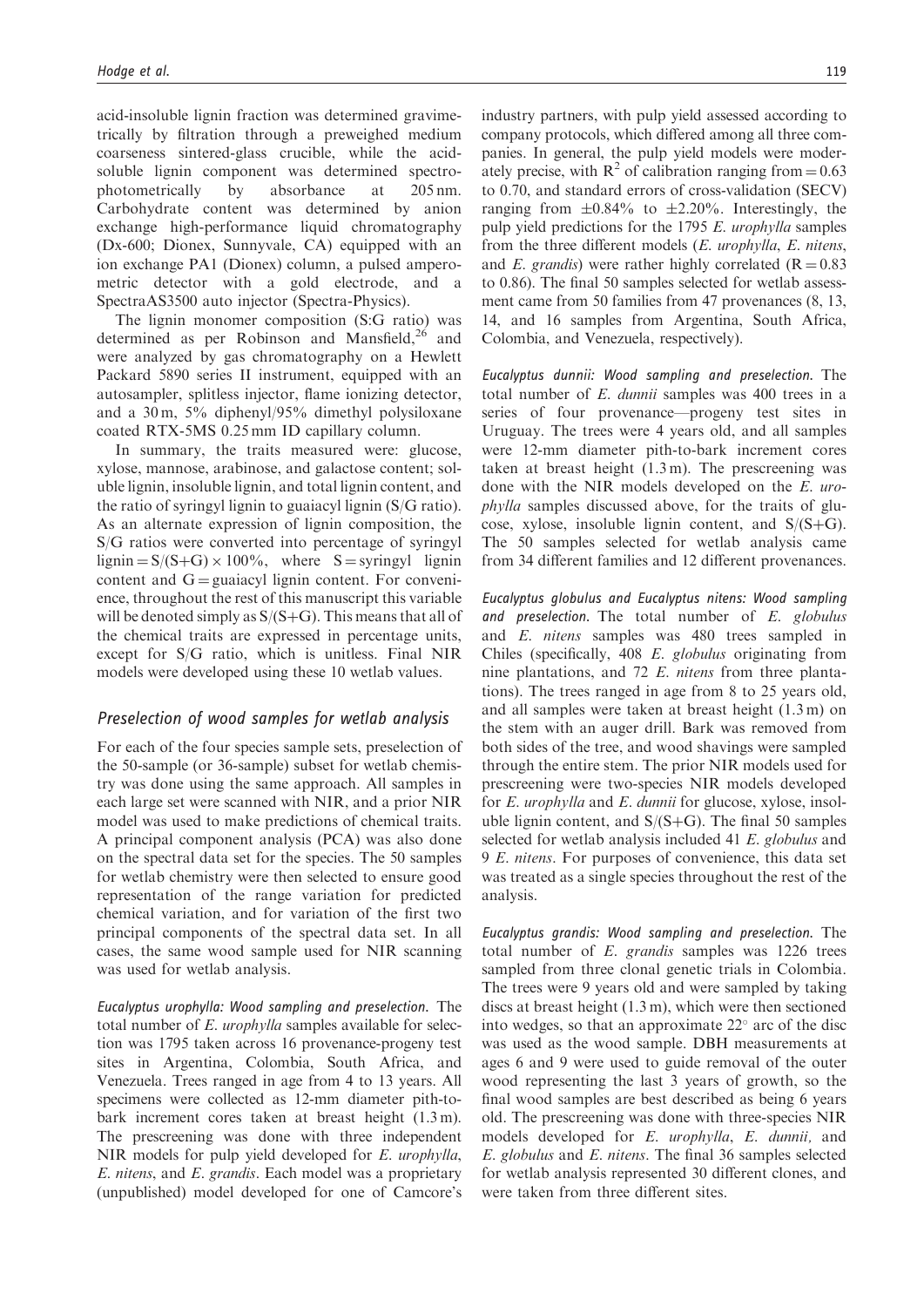### R-NIR pipeline

For all preliminary modeling, a single transformation was selected and used for all models (specifically, Multiplicative Scatter Correction + Savitzy-Golay second derivative with window size of seven points and a second-order polynomial). This transformation has generally given good results with a variety of traits in both pines and eucalypts. For the development of the final models discussed in this manuscript, a systematic approach was used to examine a number of different mathematical transformations to ultimately identify an optimum model for each data set and wood chemical trait. In general, for a given data set, a large number of data transformations produced models with similar cross-validation fit statistics ( $R_{\text{cv}}^2$ ) and SECV). Typically, the transformation with the highest  $R^2_{\text{cv}}$  was selected as the best model, although occasionally a transformation with very similar fit, but fewer factors, was identified as optimum.

All model development was done using R software (environment version  $3.3.2$ ),<sup>27</sup> and a pipeline was written to conduct three separate phases of model development and prediction: transformation and outlier detection, model calibration and cross-validation, and prediction of new observations. The R-NIR pipeline will be described here.

R-NIR pipeline: Transformation and outlier detection. This module reads in the spectral data set and mathematical pretreatments are applied to the NIR spectra to remove the scattering of diffuse reflections associated with sample particle size and improve the subsequent regression. Spectra were transformed using standard normal variate (SNV), multiplicative scatter correction (MSC), detrend (DT), and second derivative Savitzky–Golay smoothing with two different window sizes of five and seven points (SG5 and SG7). Additionally, a number of paired transformations were used, with the scattering correction methods applied prior to spectral derivatives,<sup>28</sup> generating six additional transformed data sets: standard normal variate  $+$  Savitzky–Golay with five and seven points (SNV\_SG5 and SNV\_SG7); multiplicative scatter correction + Savitzky–Golay with five and seven points (MSC\_SG5 and  $MSC_SG7$ ; and detrend + Savitzky–Golay with five and seven points (DT\_SG5 and DT\_SG7). Pre-processing of our NIR spectral data was done using the R packages ''pls''29,30 and ''Prospectr.''<sup>30</sup>

To identify outliers, local outliers factors (LOF) were calculated for all observations on each spectral database.31 Individuals with LOF values greater than 2 were excluded from the analysis, using a LOF algorithm implemented in the R package "DMwR."<sup>32</sup>

R-NIR pipeline: Model calibration, cross-validation, and prediction. The second part of the pipeline merges wetlab information with the transformed and outlier free databases, and develops NIR prediction models for all wood traits mentioned above. Partial least squares regression (PLS) was implemented in the R-package ''pls,''<sup>29</sup> and model performance was evaluated using leave-one-out (LOO) cross-validation. Desirable PLS NIR models are those that (1) maximize the coefficient of determination ( $R^2_{\text{cv}}$ ), (2) minimize the SECV, and (3) have a small number of latent variables (projection factors). Once the best model has been selected, it can be used to predict cell wall chemical attributes with the NIR spectra (transformed and outlierfree) for any other samples. The code for the R-NIR pipeline can be modified to input spectral data sets other than from the FOSS 6500, and to other mathematical transformations, and it is available upon request.

### NIR model development

For each of the four single-species data sets  $(URO =$ E. urophylla,  $DUN = E$ . dunnii,  $GLN = E$ . globulus + E. nitens, and GRA = E. grandis), NIR models were developed for the aforementioned 10 wood chemical traits. A global model combining all four data sets was also developed.

To examine how well the global models might extrapolate to other species not included in the original model, we used models developed on three species data sets (e.g., data sets A, B, and C) to predict wetlab chemical values for a fourth independent data set (e.g., data set D). For each wood chemical trait, and for each of the four "new species extrapolations" (e.g.,  $ABC \rightarrow D$ ), we used the data transformation selected as the best for the four-species global model for the three-species models and extrapolations. For example, the best mathematical transformation for the four-species global model for insoluble lignin was the Savitzky– Golay second derivative with five points in the convolution window, and six PLS factors. This transformation was used for all lignin model extrapolations (e.g.,  $ABC \rightarrow D$ ,  $ABD \rightarrow C$ , etc.).

Finally, a set of four species-trait scenarios was selected to examine the question of improving global NIR models for ''new'' species not included in the original calibration. For a given  $ABC \rightarrow D$  scenario for a particular trait, 10 random observations from data set D were included with the ABC data set for model calibration, and then predictions were made for the remaining 40 observations from data set D. This was repeated five times, and average  $R^2$ <sub>p</sub> and standard error of prediction (SEP) were calculated.

### Results

### Wetlab chemical analyses

Mean wetlab values for all chemical traits across all four species are presented in Table 2. Mean total lignin was 28.7%, and mean acid-insoluble lignin was 24.1%. Corresponding laboratory standard errors for a particular sample measurement of these traits were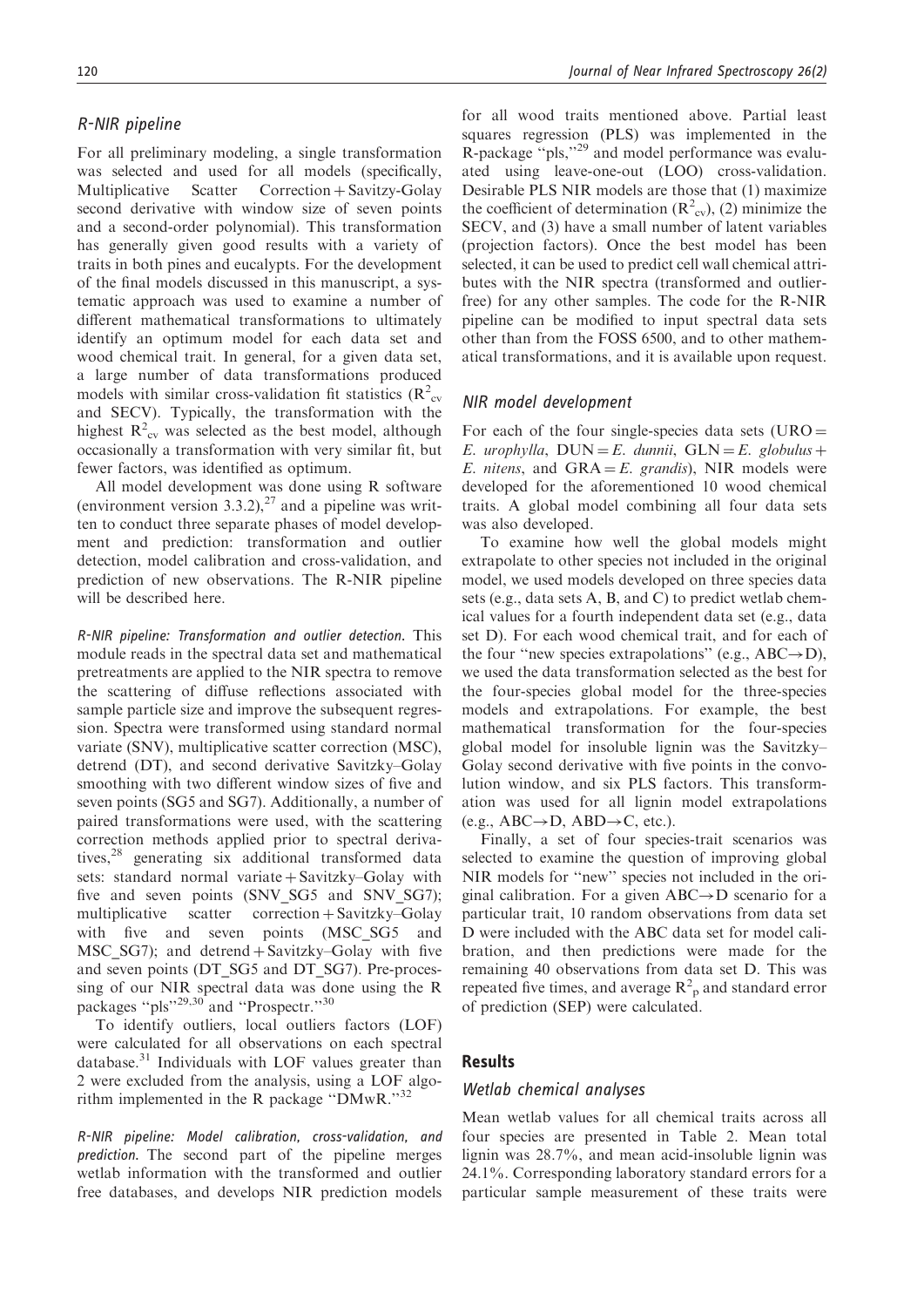approximately  $\pm$  0.33% (Table 2). Mean soluble lignin was 4.5% with a very low lab standard error  $(\pm 0.07\%)$ . The two major sugar components were glucose with mean  $=$  46.7% (lab standard error  $\pm$ 0.54%), and xylose with mean  $= 12.8\%$  (lab standard error  $\pm 0.21\%$ ). Minor sugar components galactose and mannose content were approximately 1.25%, with lab standard errors around  $\pm 0.05\%$ . Mean arabinose content was slightly lower at 0.32%, but the laboratory measurements were also very reproducible, with lab standard error of  $\pm 0.02\%$ .

### Single-species NIR models

Eucalyptus urophylla. NIR models for E. urophylla are presented in Table 3. The best models were found for lignin-related traits (total lignin, acid-insoluble lignin, S/G ratio and S/(S+G), with  $R^2_{\text{cv}}$  ranging from 0.87 to 0.90. Relatively good models were also found for the major sugars glucose and xylose, with  $R^2_{\text{cv}} = 0.78$  and

Table 2. Mean wetlab chemistry values for 189 samples from four species of eucalypts, and lab standard errors for a single sample wetlab measurement.

| Trait %               | Mean | Lab SE |
|-----------------------|------|--------|
| Lignin                | 28.7 | 0.3445 |
| Acid-insoluble lignin | 24.1 | 0.3217 |
| Soluble lignin        | 4.5  | 0.0776 |
| S/G ratio             | 4.0  | 0.0757 |
| $S/(S+G)$             | 78.4 | 0.2560 |
| Glucose               | 46.7 | 0.5453 |
| Xylose                | 12.8 | 0.2118 |
| Galactose             | 1.17 | 0.0451 |
| Arabinose             | 0.32 | 0.0168 |
| Mannose               | 1.33 | 0.0647 |

0.83, respectively. The model for the minor sugar galactose was also good, with  $R^2_{\text{cv}} = 0.72$ . The models for the other minor sugars arabinose  $(R_{cv}^2 = 0.41)$  and mannose  $(R^2_{\text{cv}}=0.44)$ , and for soluble lignin  $(R^{2}_{\text{cv}}=0.29)$  were less satisfactory.

Eucalyptus dunnii. NIR models for E. dunnii are presented in Table 4. The best NIR models for E. dunnii were found for total lignin, acid-insoluble lignin, glucose and xylose, with  $R^2_{\text{cv}}$  ranging from 0.60 to 0.76. Interestingly, the best model for E. dunnii was for the minor sugar galactose ( $R^2_{\text{cv}} = 0.80$ ). For the traits S/G and  $S/(S+G)$ , the models were moderate with  $R^2_{\text{cv}} = 0.46$  and 0.56, respectively.

In general, the E. dunnii NIR models had fit statistics inferior to the *E. urophylla* models (compare Tables 3) and 4). For some traits, this may be related to a smaller range of observed within-species variation for the chemical trait. For example, for E. dunnii and the trait acid-insoluble lignin, the range of observed wetlab values for model calibration was 4.4% and the NIR model had  $R^2_{\text{cv}} = 0.64$ . For *E. urophylla*, the range of observed acid-insoluble lignin values for model calibration was 15.2% and the NIR model had  $R^2_{\text{cv}} = 0.87$ . In fact, the SECV was lower for the E. dunnii acid-insoluble lignin model than for the E. urophylla model  $(SECV = \pm 0.58\%$  vs.  $\pm 1.17\%$ , respectively). There was a similar pattern observed for  $S/(S+G)$ : for *E. dunnii*, range =  $9.1\%$ ,  $R^2_{\text{cv}} = 0.56$ , and SECV =  $\pm 1.60\%$ , while for *E. urophylla*, range = 27.3%,  $R^2_{\text{cv}} = 0.87$ , and  $SECV = \pm 1.75\%$ .

Eucalyptus globulus–Eucalyptus nitens. The NIR models for E. globulus and E. nitens are presented in Table 5. In general, the models for this data set ranged from good to excellent, with  $R^2_{\text{cv}}$  ranging from 0.86 to 0.96 for lignin, acid-insoluble lignin,  $S/G$ ,  $S/(S+G)$ , glucose, xylose, and galactose. Even the minor sugars, arabinose and mannose, had good models with  $R^2_{\text{cv}} = 0.70$  and

Table 3. Fit statistics for Eucalyptus urophylla single-species NIR calibration models for wood chemistry traits.

| Trait %               | Wetlab |      |       | NIR model      |         |         |            |                   |             |            |  |  |
|-----------------------|--------|------|-------|----------------|---------|---------|------------|-------------------|-------------|------------|--|--|
|                       | Mean   | SD   | Range | Transformation | Factors | $R_c^2$ | <b>SEC</b> | $R_{\text{cv}}^2$ | <b>SECV</b> | $RPD_{cv}$ |  |  |
| Lignin                | 33.7   | 3.1  | 14.8  | MSC SG7        | 8       | 0.98    | 0.410      | 0.90              | 0.969       | 3.20       |  |  |
| Acid-insoluble lignin | 28.6   | 3.3  | 15.2  | SNV SG5        | 4       | 0.93    | 0.835      | 0.87              | 1.167       | 2.83       |  |  |
| Soluble lignin        | 5.1    | 0.6  | 2.9   | MSC SG5        | 4       | 0.66    | 0.376      | 0.29              | 0.541       | 1.11       |  |  |
| S/G ratio             | 3.0    | 0.7  | 3.3   | SG7            | 9       | 0.98    | 0.091      | 0.90              | 0.212       | 3.30       |  |  |
| $S/(S+G)$             | 74.3   | 4.9  | 27.3  | SNV SG7        | 10      | 0.99    | 0.444      | 0.87              | 1.745       | 2.81       |  |  |
| Glucose               | 46.2   | 2.8  | 14.4  | SNV SG5        | 5       | 0.94    | 0.700      | 0.78              | 1.277       | 2.19       |  |  |
| Xylose                | 12.0   | 1.1  | 4.6   | SNV SG7        | 6       | 0.93    | 0.286      | 0.83              | 0.453       | 2.43       |  |  |
| Galactose             | 1.53   | 0.61 | 2.43  | MSC SG7        | 8       | 0.94    | 0.124      | 0.72              | 0.317       | 1.93       |  |  |
| Arabinose             | 0.27   | 0.06 | 0.30  | MSC SG5        | 6       | 0.92    | 0.018      | 0.41              | 0.048       | 1.26       |  |  |
| Mannose               | 0.99   | 0.39 | 1.81  | MSC SG7        | 6       | 0.81    | 0.172      | 0.44              | 0.292       | 1.34       |  |  |

MSG: multiplicative scatter correction; NIR: near infrared; SD: standard deviation; SEC: standard error of calibration; SECV: standard errors of crossvalidation; SG: Savitzky–Golay; SNV: standard normal variate.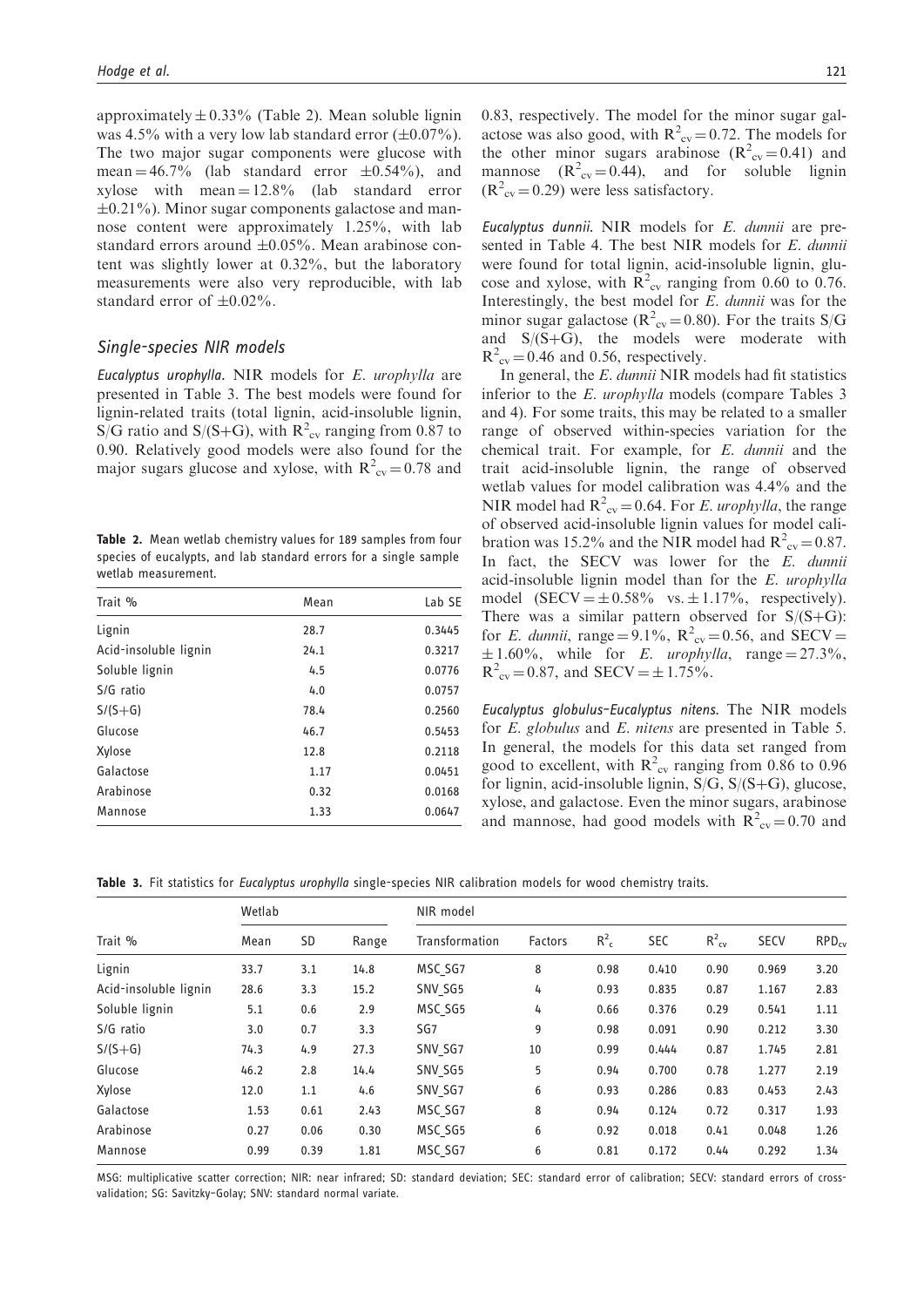| Trait %               | Wetlab |           |       | NIR model       |                |         |            |                   |             |            |  |  |
|-----------------------|--------|-----------|-------|-----------------|----------------|---------|------------|-------------------|-------------|------------|--|--|
|                       | Mean   | <b>SD</b> | Range | Transformation  | <b>Factors</b> | $R_c^2$ | <b>SEC</b> | $R_{\text{cv}}^2$ | <b>SECV</b> | $RPD_{cy}$ |  |  |
| Lignin                | 27.3   | 1.1       | 5.3   | MSC SG7         | 9              | 0.98    | 0.158      | 0.76              | 0.542       | 2.03       |  |  |
| Acid-insoluble lignin | 23.4   | 1.0       | 4.4   | SG7             | 6              | 0.89    | 0.327      | 0.64              | 0.581       | 1.72       |  |  |
| Soluble lignin        | 3.9    | 0.7       | 2.5   | SG <sub>5</sub> | 2              | 0.24    | 0.576      | 0.08              | 0.639       | 1.10       |  |  |
| S/G ratio             | 4.5    | 0.7       | 2.9   | SG7             | 7              | 0.89    | 0.249      | 0.46              | 0.547       | 1.28       |  |  |
| $S/(S+G)$             | 81.6   | 2.4       | 9.1   | SG7             | 7              | 0.91    | 0.729      | 0.56              | 1.604       | 1.50       |  |  |
| Glucose               | 46.4   | 2.6       | 10.1  | MSC SG7         | 3              | 0.77    | 1.335      | 0.60              | 1.602       | 1.62       |  |  |
| Xylose                | 15.1   | 1.4       | 5.7   | SNV SG5         | 3              | 0.83    | 0.596      | 0.69              | 0.796       | 1.76       |  |  |
| Galactose             | 0.94   | 0.34      | 1.54  | SNV SG7         | 9              | 0.99    | 0.040      | 0.80              | 0.145       | 2.35       |  |  |
| Arabinose             | 0.41   | 0.06      | 0.27  | SG7             | 11             | 0.99    | 0.005      | 0.70              | 0.032       | 1.87       |  |  |
| Mannose               | 1.41   | 0.49      | 2.05  | SG <sub>5</sub> | 4              | 0.79    | 0.224      | 0.38              | 0.384       | 1.28       |  |  |
|                       |        |           |       |                 |                |         |            |                   |             |            |  |  |

Table 4. Fit statistics for Eucalyptus dunnii single-species NIR calibration models for wood chemistry traits.

MSG: multiplicative scatter correction; NIR: near infrared; SD: standard deviation; SEC: standard error of calibration; SECV: standard errors of crossvalidation; SG: Savitzky–Golay; SNV: standard normal variate.

Table 5. Fit statistics for Eucalyptus globulus + Eucalyptus nitens NIR calibration models for wood chemistry traits.<sup>a</sup>

|                       | Wetlab |           |       | NIR model       |                |         |            |                   |             |            |  |  |
|-----------------------|--------|-----------|-------|-----------------|----------------|---------|------------|-------------------|-------------|------------|--|--|
| Trait %               | Mean   | <b>SD</b> | Range | Transformation  | <b>Factors</b> | $R_c^2$ | <b>SEC</b> | $R_{\text{cv}}^2$ | <b>SECV</b> | $RPD_{cv}$ |  |  |
| Lignin                | 23.8   | 3.0       | 14.2  | MSC SG7         | 5              | 0.98    | 0.452      | 0.96              | 0.613       | 4.89       |  |  |
| Acid-insoluble lignin | 18.6   | 2.8       | 13.0  | SG7             | 10             | 0.99    | 0.160      | 0.96              | 0.528       | 5.30       |  |  |
| Soluble lignin        | 5.2    | 0.6       | 2.5   | SNV SG7         | 8              | 0.97    | 0.110      | 0.77              | 0.287       | 2.09       |  |  |
| S/G ratio             | 5.6    | 1.4       | 5.2   | MSC SG7         | 8              | 0.98    | 0.195      | 0.86              | 0.515       | 2.72       |  |  |
| $S/(S+G)$             | 84.1   | 3.7       | 13.8  | SG7             | 12             | 0.99    | 0.146      | 0.92              | 1.047       | 3.53       |  |  |
| Glucose               | 46.9   | 4.2       | 20.6  | MSC SG5         | 9              | 0.99    | 0.182      | 0.90              | 1.296       | 3.24       |  |  |
| Xylose                | 11.7   | 2.6       | 10.7  | SG7             | 5              | 0.98    | 0.386      | 0.96              | 0.517       | 5.03       |  |  |
| Galactose             | 1.45   | 1.25      | 6.00  | SNV SG7         | 8              | 0.99    | 0.081      | 0.97              | 0.213       | 5.88       |  |  |
| Arabinose             | 0.38   | 0.11      | 0.55  | SG <sub>5</sub> | 8              | 0.98    | 0.014      | 0.70              | 0.061       | 1.80       |  |  |
| Mannose               | 1.50   | 0.70      | 3.12  | SNV SG7         | 8              | 0.98    | 0.094      | 0.74              | 0.341       | 2.05       |  |  |

MSG: multiplicative scatter correction; NIR: near infrared; SD: standard deviation; SEC: standard error of calibration; SECV: standard errors of crossvalidation; SG: Savitzky–Golay; SNV: standard normal variate.

a<br>The initial prescreen data set included 408 samples of *E. globulus* and 72 samples of *E. nitens*. The final wetlab data set included 41 samples of *E. globulus* and 9 samples of E. nitens.

0.74, respectively. For glucose, the range of  $E$ . globulus– E. nitens wetlab values was larger than for both E. urophylla and E. dunnii  $(20.6\%$  vs.  $14.4\%$  and 10.1%, respectively), while the SECV for three species were roughly similar. Similarly, for xylose, the E. globulus–E. nitens range was  $10.7\%$ , vs.  $4.6\%$  and  $5.7\%$ , for *E. urophylla* and *E. dunnii*, respectively. This was broadly true for most of the other variables as well: the range in wetlab values was larger for  $E$ . globulus-E. nitens than in E. urophylla and E. dunnii, which contributes to higher  $R^2_{\text{cv}}$ .

Eucalyptus grandis. The NIR models for E. grandis are presented in Table 6. In general, the NIR models for E. grandis were moderate to good. The best models were found for S/G and S/(S+G), with  $R^2_{\text{cv}} = 0.87$  and 0.93, respectively. Good models were also found for total lignin and acid-insoluble lignin, with  $R^2_{\text{cv}} = 0.72$  and

0.78, respectively. Moderately good models were found for the major sugars, glucose and xylose, with  $R^2_{\text{cv}} = 0.69$  and 0.68, respectively. Among the minor sugars (galactose, arabinose, mannose), the best model was found for galactose  $(R^2_{\text{cv}}=0.81 \text{ vs. } 0.50$ and 0.55, respectively); this was consistent with the results from the other three species.

# Comparisons among species for chemical composition

For each of the four species, the appropriate singlespecies NIR models were used to predict chemical traits for the entire population of samples (from which the small wetlab subpopulation was selected). For example, the E. urophylla NIR models (Table 3) were used to predict values for all 1672 E. urophylla (Table 1), and similarly for the other three species.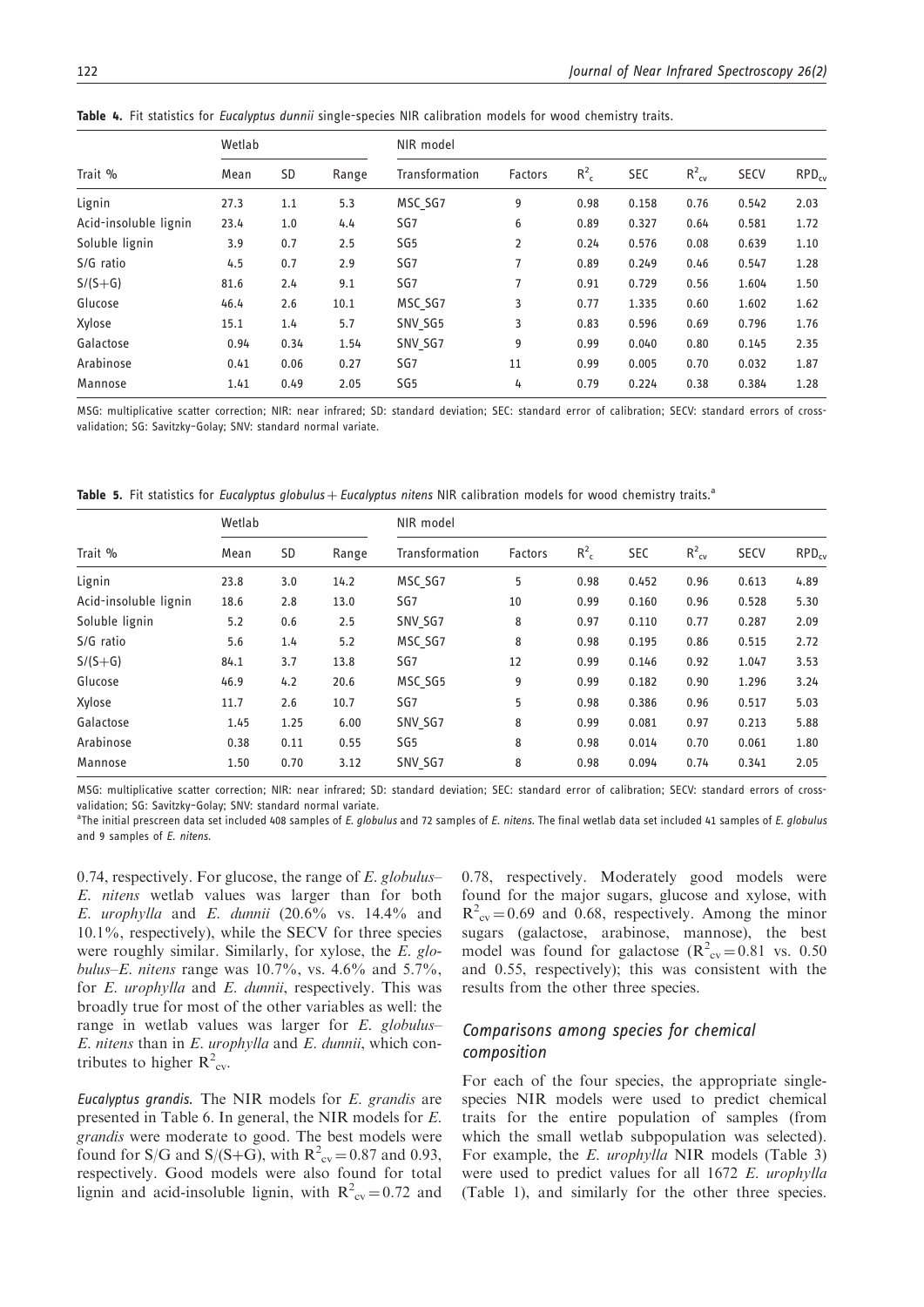| Trait %               | Wetlab |      |       | NIR model       |                |         |            |                   |             |            |  |  |
|-----------------------|--------|------|-------|-----------------|----------------|---------|------------|-------------------|-------------|------------|--|--|
|                       | Mean   | SD   | Range | Transformation  | Factors        | $R_c^2$ | <b>SEC</b> | $R^2_{\text{cv}}$ | <b>SECV</b> | $RPD_{cy}$ |  |  |
| Lignin                | 30.3   | 2.2  | 10.7  | SG7             | 9              | 0.98    | 0.311      | 0.72              | 1.128       | 1.95       |  |  |
| Acid-insoluble lignin | 26.6   | 2.3  | 10.5  | SG <sub>7</sub> | 9              | 0.99    | 0.273      | 0.78              | 1.041       | 2.21       |  |  |
| Soluble lignin        | 3.7    | 0.6  | 2.3   | SNV SG7         | 10             | 0.99    | 0.036      | 0.74              | 0.290       | 2.07       |  |  |
| S/G ratio             | 2.7    | 0.5  | 2.4   | MSC SG7         | 7              | 0.98    | 0.074      | 0.87              | 0.192       | 2.61       |  |  |
| $S/(S+G)$             | 72.1   | 4.3  | 18.1  | SNV SG7         | 7              | 0.99    | 0.480      | 0.93              | 1.117       | 3.85       |  |  |
| Glucose               | 47.6   | 3.3  | 15.5  | MSC SG7         | 2              | 0.77    | 1.538      | 0.69              | 1.788       | 1.85       |  |  |
| Xylose                | 12.2   | 2.0  | 6.9   | <b>SNV</b>      | 6              | 0.89    | 0.701      | 0.68              | 1.072       | 1.87       |  |  |
| Galactose             | 0.64   | 0.41 | 1.85  | SG <sub>7</sub> | 3              | 0.76    | 0.200      | 0.81              | 0.275       | 1.49       |  |  |
| Arabinose             | 0.20   | 0.02 | 0.10  | SNV SG7         | $\overline{7}$ | 0.91    | 0.007      | 0.50              | 0.016       | 1.25       |  |  |
| Mannose               | 1.47   | 0.72 | 2.74  | MSC SG7         | 3              | 0.77    | 0.345      | 0.55              | 0.479       | 1.50       |  |  |

Table 6. Fit statistics for Eucalyptus grandis single-species NIR calibration models for wood chemistry traits.

MSG: multiplicative scatter correction; NIR: near infrared; SD: standard deviation; SEC: standard error of calibration; SECV: standard errors of crossvalidation; SG: Savitzky–Golay; SNV: standard normal variate.



Figure 1. Boxplots for wood chemistry traits for four different Eucalyptus species data sets (URO = Eucalyptus urophylla; DUN = Eucalyptus dunnii; GLN = Eucalyptus globulus + Eucalyptus nitens, GRA = Eucalyptus grandis). For each species, the left box plot represents wetlab data for the small subset of samples selected by near infrared (NIR) pre-screening, and the right box plot represents NIR predictions for the entire population of samples, with predictions done using the appropriate single-species NIR calibration model developed in this study.

For the four species, boxplots of the chemical traits for the wetlab and full population were fairly similar (e.g., Figure 2), with the range of the 25th to 75th percentile slightly wider in the wetlab population, and the tails slightly wider in the full population. This would be expected, since the wetlab populations were small samples from the full population, which were intended to be somewhat uniformly sampled across the range.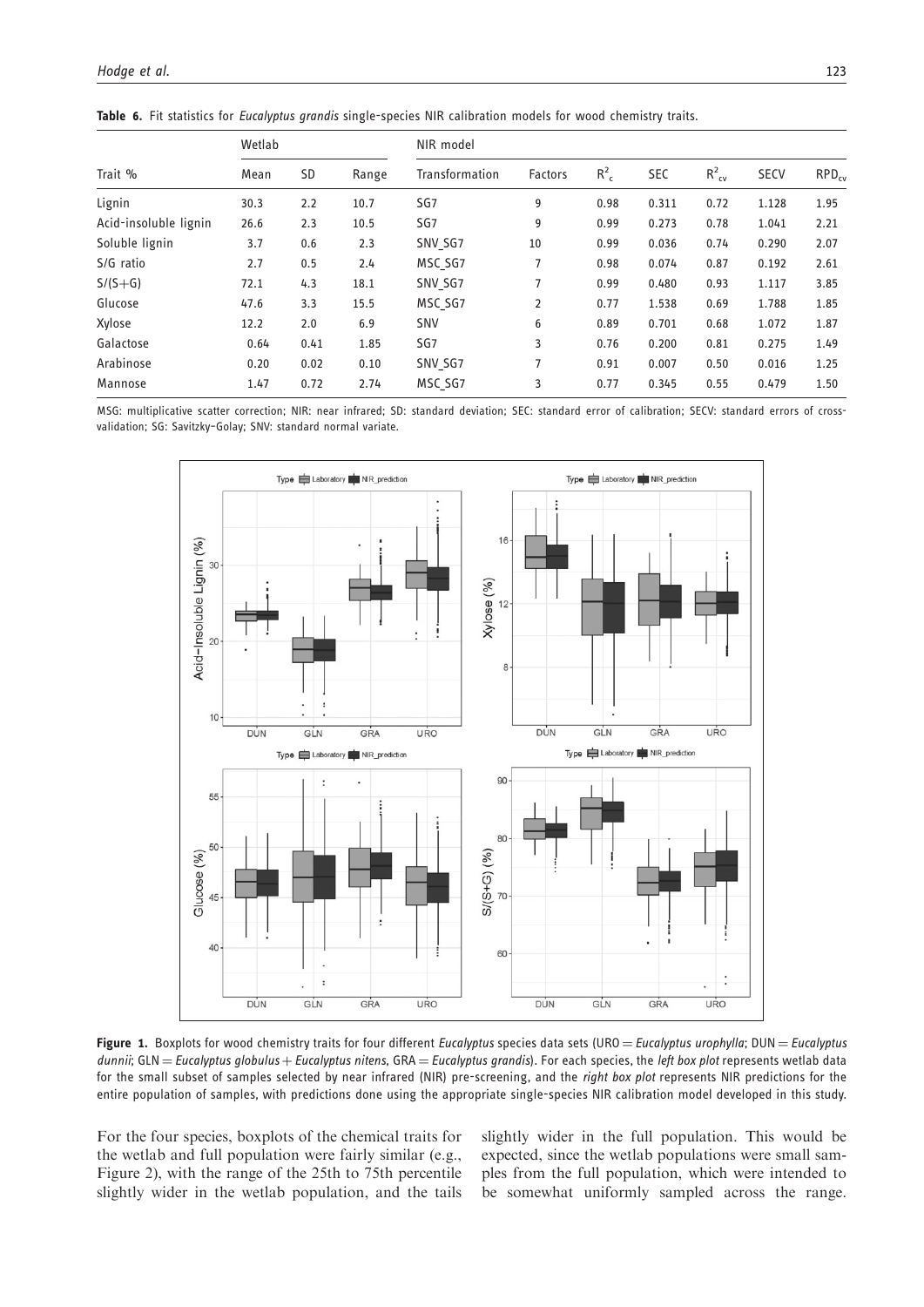

Figure 2. Global eucalyptus near infrared (NIR) cross-validation scatterplots for acid-insoluble lignin,  $S/(S+G)$ , glucose, and xylose content. Laboratory-determined chemical content is on the x-axis, and NIR predicted value is on the y-axis.

Of more interest are some of the differences observed among the four species groups. Notably, the E. globu $lus-E$ . nitens populations had the lowest acid-insoluble lignin and highest  $S/(S+G)$  (18% and 85%), closely followed by  $E$ . dunnii with  $24\%$  acid-insoluble lignin and 82%  $S/(S+G)$ . The *E. grandis* and *E. urophylla* had higher acid-insoluble lignin (26% and 28%, respectively) and lower  $S/(S+G)$  (73% and 75%, respectively), values which make these species less desirable for pulp production. The four species groups had similar distributions for glucose, but E. dunnii was unusual with its high xylose content, roughly 15% compared to 12% for the other three species groups.

# Global calibration models—All data sets

Global NIR model statistics for a multiplespecies model (all four data sets) are presented in

Table 7. In general, the global models tended to include more factors than the single-species models; across all 10 traits the mean number of factors was 6.8 for the single-species models, and 9.7 for the global models. This could simply be a result of the larger data set (186 observations for the global model vs. 36 to 50 observations for the singlespecies models), or could be necessitated by the presence of different species requiring more complex models to account for the inherent variation in wood chemistry.

Very good to excellent models were obtained for total lignin, acid-insoluble lignin,  $S/G$ ,  $S/(S+G)$ , xylose and galactose, with  $R_{\text{cv}}^2$  ranging from 0.89 to 0.96. The models for glucose, arabinose, and mannose were moderate to good, with  $R_{\text{cv}}^2$  ranging from 0.72 to 0.75 for the three traits. SECV for the global models was similar to but slightly larger than the average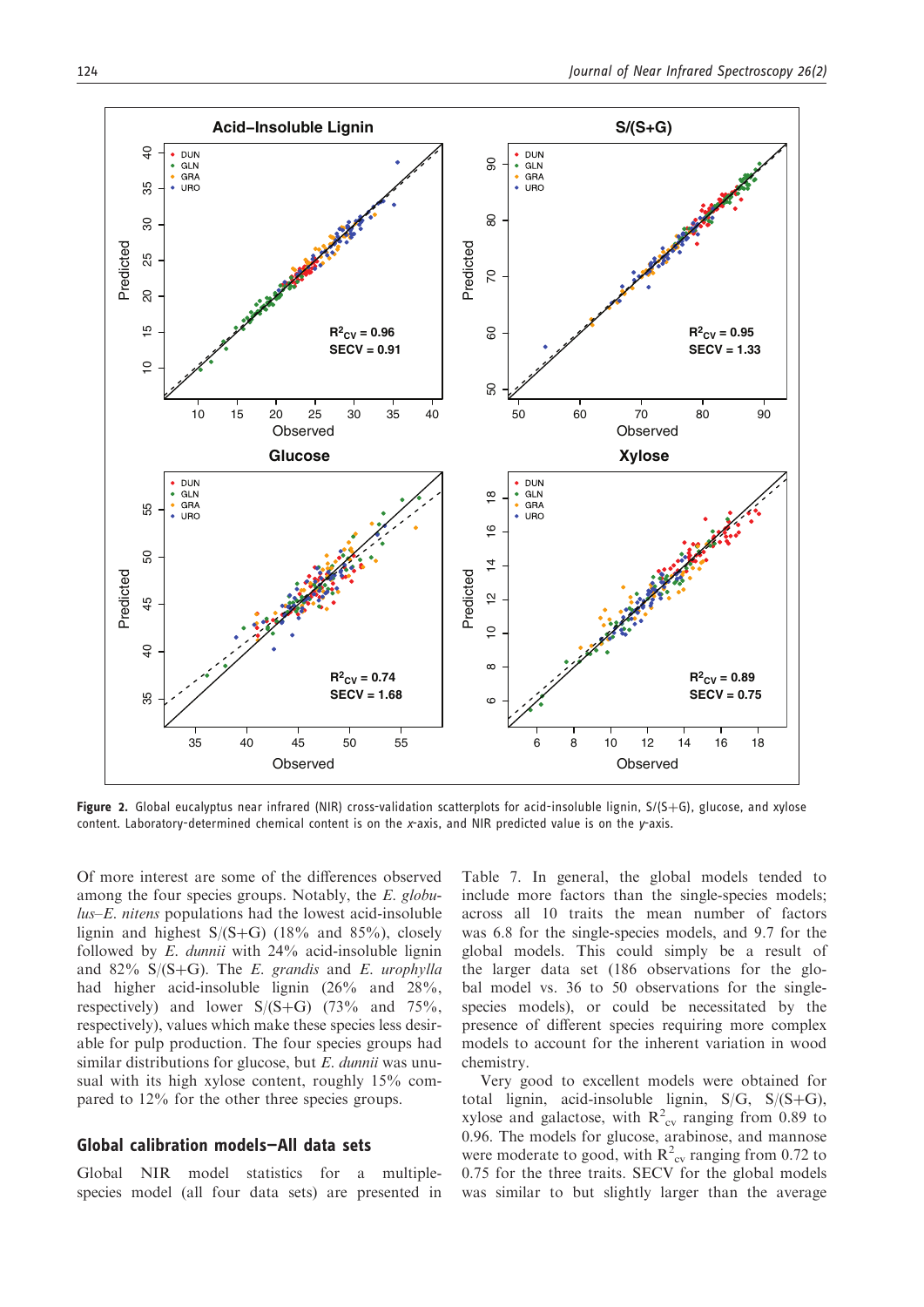|  | Table 7. Fit statistics for global Eucalyptus NIR calibration models for wood chemistry traits. <sup>a</sup> |  |  |  |  |  |
|--|--------------------------------------------------------------------------------------------------------------|--|--|--|--|--|
|  |                                                                                                              |  |  |  |  |  |

|                       | Wetlab |      |       | NIR model       |                |         |            |                   |             |            |  |  |
|-----------------------|--------|------|-------|-----------------|----------------|---------|------------|-------------------|-------------|------------|--|--|
| Trait %               | Mean   | SD   | Range | Transformation  | <b>Factors</b> | $R_c^2$ | <b>SEC</b> | $R_{\text{cv}}^2$ | <b>SECV</b> | $RPD_{cv}$ |  |  |
| Lignin                | 28.7   | 4.6  | 26.0  | SG <sub>5</sub> | 7              | 0.97    | 0.846      | 0.95              | 1.055       | 4.36       |  |  |
| Acid-insoluble lignin | 24.1   | 4.6  | 25.2  | $SNV + SG5$     | 6              | 0.97    | 0.751      | 0.96              | 0.905       | 5.08       |  |  |
| Soluble lignin        | 4.5    | 0.9  | 3.9   | SG7             | 10             | 0.81    | 0.404      | 0.65              | 0.545       | 1.70       |  |  |
| S/G ratio             | 4.0    | 1.5  | 7.1   | $MSC + SG7$     | 9              | 0.91    | 0.454      | 0.86              | 0.551       | 2.71       |  |  |
| $S/(S+G)$             | 78.4   | 6.3  | 34.9  | $MSC + SG7$     | 11             | 0.98    | 0.909      | 0.95              | 1.334       | 4.69       |  |  |
| Glucose               | 46.7   | 3.3  | 20.6  | $MSC + SG7$     | 9              | 0.84    | 1.312      | 0.74              | 1.680       | 1.95       |  |  |
| Xylose                | 12.8   | 2.3  | 12.4  | $SNV + SG7$     | 9              | 0.94    | 0.580      | 0.89              | 0.754       | 3.09       |  |  |
| Galactose             | 1.17   | 0.82 | 6.07  | SG7             | 13             | 0.97    | 0.150      | 0.91              | 0.252       | 3.27       |  |  |
| Arabinose             | 0.32   | 0.11 | 0.63  | SG7             | 8              | 0.81    | 0.048      | 0.72              | 0.058       | 1.91       |  |  |
| Mannose               | 1.33   | 0.61 | 3.29  | SG7             | 15             | 0.94    | 0.148      | 0.75              | 0.307       | 2.00       |  |  |

MSG: multiplicative scatter correction; NIR: near infrared; SD: standard deviation; SEC: standard error of calibration; SECV: standard errors of crossvalidation; SG: Savitzky–Golay; SNV: standard normal variate.

<sup>a</sup>The data set includes samples of *Eucalyptus urophylla* (n=50), *Eucalyptus dunnii (n*=50), *Eucalyptus globulus (n=41), Eucalyptus nitens (n=9), and* Eucalyptus grandis ( $n = 36$ ). Mean, SD, and range are for the wetlab data, fit statistics are for calibration and leave-one-out cross-validation.

SECV in the four single-species models. For example, for acid-insoluble lignin, the average single-species SECV was  $\pm 0.829\%$ , while the global SECV was  $\pm 0.905\%$ . Similarly, for glucose, the average singlespecies SECV was  $\pm 1.491\%$ , while the global SECV was  $\pm 1.680\%$ . The only exception to this trend was for the trait  $S/(S+G)$ , where the average singlespecies SECV was  $\pm$  1.378%, while the global SECV was  $\pm 1.334\%$ .

For many breeders interested in pulp and paper breeding objectives, the four most important wood chemical traits are glucose, xylose and acid-insoluble lignin content, and  $S/(S+G)$ . Glucose is the primary component of cellulose, which is the target of the pulping process, and xylose is the other major sugar in wood, and is negatively associated with glucose content (i.e., wood with more xylose will typically have lower glucose). Acid-insoluble lignin is important because is the primary target for removal in the chemical pulping process. Regarding lignin composition (syringyl and guaiacyl lignin content), a high S/G ratio (or a high  $S/(S+G)$ ) is beneficial in the pulping process in terms of reduction in chemical costs, as syringyl-rich lignins are inherently rich in cleavable b-ethers, making them less recalcitrant to the chemical pulping process.<sup>33</sup> Moreover, the greater the inherent incorporation of syringyl monomers into the lignin, the more linear the polymer (bond limitations imposed by the monomers largely only participating in  $\beta$ -0-4 linkages) and hence a greater ease of extraction during chemical processing. NIR model calibrations were better (higher  $R_{cv}^2$  and lower SECV) for the alternate expression of syringyl content,  $S/(S+G)$  than for the standard expression S/G for three of the four species and for the global calibration. For this reason, the trait  $S/(S+G)$  will be highlighted throughout the remainder of this manuscript.

# Extrapolation of models to independent data sets (ABC $\rightarrow$ D)

It seems clear from the above results that the singlespecies and global models in this study could be used to predict values for samples from the same or similar populations. To examine the question of how well these models could be extended or extrapolated to independent data sets with samples from different species, all possible three-species models were be used to predict chemical traits for the fourth species data set.

Extrapolations were investigated for four important chemical traits (acid-insoluble lignin content,  $S/(S+G)$ , glucose, and xylose). For acid-insoluble lignin and with the four-species global data set, the selected model used the paired SNV-SG5 transformation (Table 7). This transformation was then used for all four extrapolations, that is,  $ABC \rightarrow D$ ,  $ABD \rightarrow C$ , etc., in other words, the calibration model was built using three species data sets (ABC), and then predictions for acidinsoluble lignin were made for data set D, etc. Similarly, investigation of  $S/(S+G)$  extrapolations was done using the SNV\_SG7 transformation, for glucose the SNV\_SG5 transformation was used, and for xylose the SNV SG7 transformation was used. To examine how well the extrapolations functioned, model fit statistics for the predictions  $(R_{p}^{2})$ , and SEP) were compared to the model fit statistics of the singlespecies cross-validation  $(R^2_{\text{cv}}$ , SECV). The results of the  $ABC \rightarrow D$  extrapolations are presented in complete detail in Table 8, but will be summarized here.

Across the 16 scenarios examined (four different traits  $\times$  four different species extrapolations), there was a wide range in the quality of the extrapolation predictions from very good to poor. Comparing the four traits, the best extrapolations were found for the lignin traits (acid-insoluble lignin and  $S/(S+G)$ ), and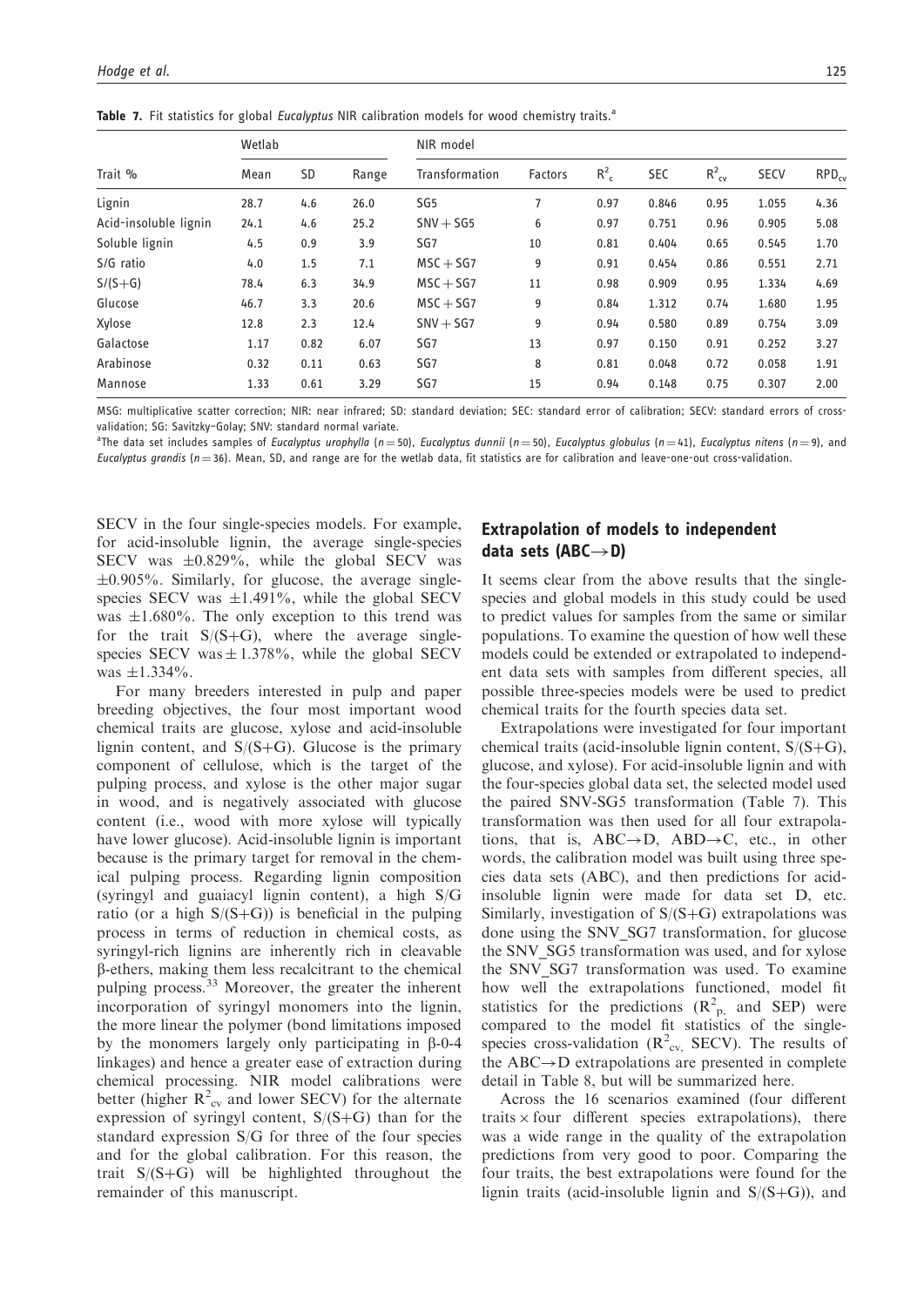|                       | URO cross-validation |     |       |                   |             | URO prediction with DUN, GLN, GRA |           |                                   |             |              |                  |
|-----------------------|----------------------|-----|-------|-------------------|-------------|-----------------------------------|-----------|-----------------------------------|-------------|--------------|------------------|
| Trait                 | Mean                 | SD  | Range | $R^2_{\text{cv}}$ | <b>SECV</b> | Mean                              | <b>SD</b> | Range                             | $R_{p}^{2}$ | <b>SEP</b>   | RPD <sub>p</sub> |
| Acid-insoluble lignin | 28.6                 | 3.3 | 15.2  | 0.87              | 1.17        | 26.5                              | 2.8       | 15.3                              | 0.90        | 1.08         | 3.03             |
| $S/(S+G)$             | 74.3                 | 4.9 | 27.3  | 0.87              | 1.75        | 77.4                              | 4.9       | 27.6                              | 0.45        | 3.98         | 1.23             |
| Glucose               | 46.2                 | 2.8 | 14.4  | 0.78              | 1.28        | 42.7                              | 5.0       | 25.2                              | 0.58        | 3.04         | 0.92             |
| Xylose                | 12.0                 | 1.1 | 4.6   | 0.83              | 0.45        | 11.0                              | 1.4       | 5.8                               | 0.68        | 0.78         | 1.42             |
|                       | DUN cross-validation |     |       |                   |             |                                   |           | DUN prediction with URO, GLN, GRA |             |              |                  |
| <b>Trait</b>          | Mean                 | SD  | Range | $R^2_{\text{cv}}$ | <b>SECV</b> | Mean                              | SD        | Range                             | $R_{p}^{2}$ | <b>SEP</b>   | $RPD_{p}$        |
| Acid-insoluble lignin | 23.4                 | 1.0 | 4.4   | 0.64              | 0.58        | 23.4                              | 1.0       | 3.9                               | 0.40        | 0.83         | 1.32             |
| $S/(S+G)$             | 81.6                 | 2.4 | 9.1   | 0.56<br>0.60      | 1.60        | 83.9<br>45.4                      | 2.7       | 12.7                              | 0.64        | 1.66<br>3.24 | 1.47             |
| Glucose               | 46.4                 | 2.6 | 10.1  |                   | 1.60        |                                   | 3.3       | 15.6                              | 0.17        |              | 0.80             |
| Xylose                | 15.1                 | 1.4 | 5.7   | 0.69              | 0.80        | 13.7                              | 1.4       | 6.5                               | 0.41        | 1.22         | 1.19             |
|                       | GLN cross-validation |     |       |                   |             |                                   |           | GLN prediction with URO, DUN, GRA |             |              |                  |
| <b>Trait</b>          | Mean                 | SD  | Range | $R^2_{\text{cv}}$ | <b>SECV</b> | Mean                              | <b>SD</b> | Range                             | $R_{p}^{2}$ | <b>SEP</b>   | RPD <sub>p</sub> |
| Acid-insoluble lignin | 18.6                 | 2.8 | 13.0  | 0.96              | 0.53        | 19.0                              | 2.9       | 14.2                              | 0.93        | 0.80         | 3.45             |
| $S/(S+G)$             | 84.1                 | 3.7 | 13.8  | 0.92              | 1.05        | 82.0                              | 3.5       | 14.1                              | 0.90        | 1.18         | 3.14             |
| Glucose               | 46.9                 | 4.2 | 20.6  | 0.90              | 1.30        | 54.2                              | 6.0       | 30.8                              | 0.85        | 2.67         | 1.55             |
| Xylose                | 11.7                 | 2.6 | 10.7  | 0.96              | 0.52        | 12.3                              | 3.2       | 15.1                              | 0.93        | 1.01         | 2.54             |
|                       | GRA cross-validation |     |       |                   |             |                                   |           | GRA prediction with URO, DUN, GLN |             |              |                  |
| Trait                 | Mean                 | SD  | Range | $R^2_{\text{cv}}$ | <b>SECV</b> | Mean                              | SD        | Range                             | $R_{p}^{2}$ | <b>SEP</b>   | RPD <sub>p</sub> |
| Acid-insoluble lignin | 26.6                 | 2.3 | 10.5  | 0.78              | 1.04        | 27.3                              | 1.9       | 7.7                               | 0.80        | 1.04         | 2.20             |
| $S/(S+G)$             | 72.1                 | 4.3 | 18.1  | 0.93              | 1.12        | 71.7                              | 4.4       | 17.8                              | 0.97        | 0.81         | 5.26             |
| Glucose               | 47.6                 | 3.3 | 15.5  | 0.69              | 1.79        | 47.5                              | 2.8       | 11.6                              | 0.51        | 2.35         | 1.39             |
| Xylose                | 12.2                 | 2.0 | 6.9   | 0.68              | 1.07        | 12.4                              | 1.6       | 6.9                               | 0.67        | 1.13         | 1.73             |

Table 8. Fit statistics for extrapolations of a three-species NIR model to predict Eucalyptus wood chemistry for an independent fourth species of Eucalyptus.

Note: Results of single-species wetlab values and cross-validation (left side of the table) are compared to trait predictions and fit statistics from a threespecies NIR model to predict that target species (right side of the table). SD: standard deviation; SECV: standard errors of cross-validation; SEP: standard error of prediction; URO: Eucalyptus urophylla; DUN: Eucalyptus dunnii; GLN: Eucalyptus globulus + E. nitens; GRA: Eucalyptus grandis.

the poorest extrapolations were for glucose (Table 8). Comparing the species, the best extrapolations were found for E. globulus–E. nitens, with good to excellent predictions for all four traits. For this data set, across the four traits, the single-species  $R^2_{\text{cv}}$  ranged from 0.90 to 0.96, and the extrapolation  $R^2$ <sub>p</sub> ranged from 0.85 to 0.93. In comparison, for the  $E$ . dunnii extrapolations, the predictions were moderately good for  $S/(S+G)$  $(R<sup>2</sup><sub>p</sub> = 0.64)$ , but moderately poor for acid-insoluble lignin and xylose ( $R^2$ <sub>p</sub> = 0.40 and 0.41), and very poor for glucose  $(R<sup>2</sup><sub>p</sub> = 0.17)$ .

For four species-trait scenarios, the extrapolation predictions equaled or exceeded the quality of the single-species cross-validations. For the E. urophylla extrapolation and the trait acid-insoluble lignin, the prediction fit was slightly better than the cross-validation fit, with  $R^2 = 0.90$  and SEP = 1.08, versus  $R^2_{\text{cv}} = 0.87$  and  $\text{SECV} = 1.17$ . Similarly, for the E. grandis extrapolation for the trait acid-insoluble lignin,  $R_{p}^{2}$  was slightly greater than  $R_{\text{cv}}^{2}$  (0.80 vs. 0.78, respectively). Also for the  $E$ . grandis extrapolation

for the trait  $S/(S+G)$ , the prediction fit was slightly superior to the single-species cross-validation fit:  $R^{2}_{p} = 0.97$  and  $SEP = 0.81$ , versus  $R^{2}_{cy} = 0.93$  and  $SECV = 1.12$ . Finally, for E. dunnii and the trait  $S/(S+G)$ ,  $R^2$ <sub>p</sub> was slightly better than  $R^2$ <sub>cv</sub>, and SEP was slightly worse than SECV.

For at least five of the species-trait scenarios, the extrapolation predictions were excellent, relative to the single-species cross-validations: For the E. globulus–E. nitens data set, extrapolations for all four traits had  $R^2$ <sub>p</sub> only slightly less than  $R^2$ <sub>cv</sub> (Table 8), and for the E. grandis-xylose scenario,  $R^{2}_{p}$  0.67 compared to  $R^2_{\text{cv}} = 0.68$  for the single-species cross-validation. For the *E. urophylla*-xylose scenario,  $R^2$ <sub>p</sub> = 0.68 from the extrapolation was substantially less than the singlespecies  $R^2_{\text{cv}} = 0.83$ , but it was still high enough to be useful in a breeding program.

For the remaining 6 out of 16 trait-species scenarios, the extrapolation fit statistics were clearly worse than the single-species cross-validation fit statistics, with average  $\overline{R}_{p}^{2} = 0.42$ , while average  $\overline{R}_{cv}^{2} = 0.71$ .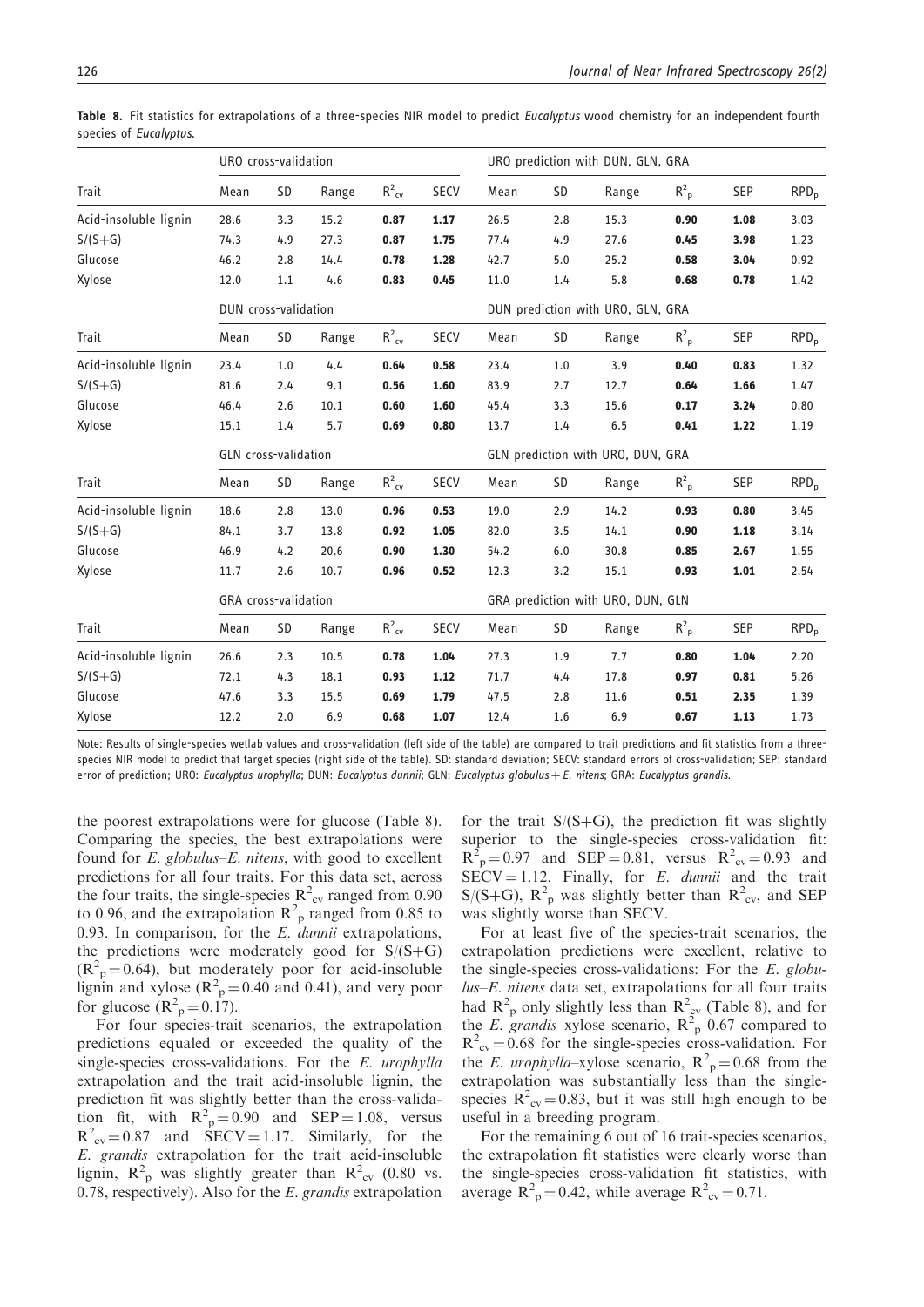# Improvement of global models

We wished to examine the question of how global calibration models could be improved in terms of prediction fit statistics for a ''new'' species not in the current models. Specifically, we wanted to examine the impact of incorporating a small number of wetlab observations from the ''new'' species into the calibration model. Four species-trait extrapolation scenarios were chosen:

- . Eucalyptus urophylla extrapolation, glucose, and  $S/(S+G)$
- . Eucalyptus dunnii extrapolation, glucose, and acidinsoluble lignin

These four scenarios each represent cases where the prediction fit statistics were significantly worse than the single-species cross-validation fit statistics (Table 8). The two E. *urophylla* scenarios represent cases where there is a relatively wide range of variation in the wetlab values for the trait to be predicted (e.g., the largest range in  $S/(S+G)$  among all four species). In contrast, the two E. dunnii scenarios represent cases where there is more narrow range of variation in the wetlab values (for both traits, the smallest range of all four species).

The process of examining global model improvement will be illustrated for the scenario for E. dunnii and the trait glucose. The E. dunnii data set contained 50 wetlab observations, and these were divided randomly into five sets of 10 observations. One set of 10 E. dunnii observations was incorporated into the global calibration model containing 50 E. urophylla + 36 E. grandis + 50 E. globu $lus-E$ . nitens observations. The calibration model was developed as described above, and used to predict the remaining 40 E. dunnii glucose observations. This was repeated five times for each of the five sets of 10 observations, and average  $R^2$ <sub>p</sub> and SEP were calculated. This same process was repeated for the other three speciestrait scenarios. For a particular  $ABC \rightarrow D$  extrapolation, the single-species  $R_{cv}^2$  and SECV for species D provide an upper baseline for comparison, while the  $\mathbb{R}^2$ <sub>p</sub> and SEP for the initial predictions using the ABC calibration are the lower baseline. These values can be compared to the  $R^2$ <sub>p</sub> and SEP from the model developed with the 136 observations from the A, B, and C species plus 10 observations from the new species D.

The inclusion of 10 samples of a ''new'' species into a global calibration made a significant improvement in the prediction fit statistics (Figure 3). For E. urophylla  $S/(S+G)$ , single-species  $R^2_{\text{cv}} = 0.87$  and the extrapolation prediction  $R^2$ <sub>p</sub> = 0.45. With 10 observations from E. urophylla included in the calibration, the mean  $\mathbb{R}^2$ for the remaining E. urophylla observations was  $R^2$ <sub>p</sub>=0.82, with a substantial reduction in SEP. For E. *urophylla* glucose, single-species  $R_{cv}^2 = 0.78$  and the extrapolation prediction  $R^2$ <sub>p</sub> = 0.58. Adding 10 observations from E. urophylla to the calibration improved the  $R^2$ <sub>p</sub> to 0.71. Similarly, for *E. dunnii* acid-insoluble lignin, single-species  $R^2_{\text{cv}} = 0.78$ ,  $R^2_{\text{p}} = 0.58$ , and the

improved- $R<sup>2</sup><sub>p</sub>$  was 0.52. For the most challenging species-trait scenario, E. dunnii–glucose, the single-species  $R_{\text{cv}}^2$  was 0.60, and the extrapolation was very poor,  $R^2$ <sub>p</sub>=0.17). Adding 10 observations of *E. dunnii* into the calibration improved the  $R^2$ <sub>p</sub> to 0.40, which is still only moderate, but much closer to the upper baseline of the single-species  $R^2_{\text{cv}}$  of 0.60.

### **Discussion**

### NIR models to predict wood chemistry traits

In this study, very good multi-species models were obtained for total lignin and acid-insoluble lignin content and lignin composition  $(S/G, S/(S+G))$ , and xylose and galactose content. Models for glucose, arabinose, and mannose were moderate to good. Zhou et al.<sup>34</sup> reported on models developed for E. dunnii with a 70 sample data set that also examined both lignin and sugar contents. The highest  $R^2$  values were for lignin content ( $R^2_{\text{cv}}$  = 0.87), with all models for sugar content having slightly worse fit (cellulose  $R^2_{\text{cv}} = 0.80$ , glucose  $R^2_{\text{cv}} = 0.84$ , xylose  $R^2_{\text{cv}} = 0.82$ , arabinose  $R^2_{\text{cv}} = 0.71$ , mannose  $R^2_{\text{cv}} = 0.63$ ). Perhaps there is a general trend that lignin-related traits can be predicted slightly more accurately and more precisely than glucose-related traits (e.g., pulp yield, cellulose composition). This agrees with findings for a mixed-species pine model for lignin and cellulose content.<sup>24</sup>

Other authors have reported good NIR calibrations for lignin content, S/G, cellulose content, and kraft pulp yield for a number of eucalypt species. For the trait S/G in E. *urophylla* (178 samples), Alves et al.<sup>35</sup> reported  $R^2_{\text{cv}} = 0.97$  and  $R^2_{\text{p}} = 0.96$ , similar to but higher than the value obtained in this study  $(R^{2}_{\text{cv}}=0.90, \text{ Table 3}).$  Also for S/G in mixed species data set (120 samples total, E. camaldulensis, E. grandis, E. urophylla, E. pellita, and E. alba), Ramadevi et al.<sup>36</sup> reported  $R^2_{\text{cv}} = 0.83$ . This is very similar to the  $R^{2}_{\text{cv}} = 0.86$  for the global model in the current study (Table 7). For the traits S/G and acid-insoluble lignin in a E. urophylla  $\times$  E. grandis hybrid data set (193 samples), Baillères et al.<sup>37</sup> reported  $R_{\text{cv}}^2 = 0.87$  and 0.90, respectively, similar to the values reported for E. urophylla (Table 3) and E. grandis (Table 6) in this study. Regarding glucose-related traits, Downes et al.<sup>38</sup> reported good models for kraft pulp yield and cellulose using a very large mixed-species data set (44 species and over 1300 samples): for pulp yield,  $R^{2}_{\text{cv}} = 0.90$  and  $R_{p}^{2} = 0.80$ , while for cellulose content  $R_{\text{cv}}^{2} = 0.90$  and  $R^{2}$ <sup>r</sup> = 0.85. For cellulose content in *E. nitens*, Schimleck et al.<sup>2</sup> reported on three single-site NIR models  $(60$ trees for calibration and 108–128 trees for validation) with average  $R^2_{cal} = 0.74$  and  $R^2_{p} = 0.67$ .

## S/G versus  $S/(S+G)$

S/G ratio measures the relative abundance of syringyl and guaiacyl lignin monomers, and it is an important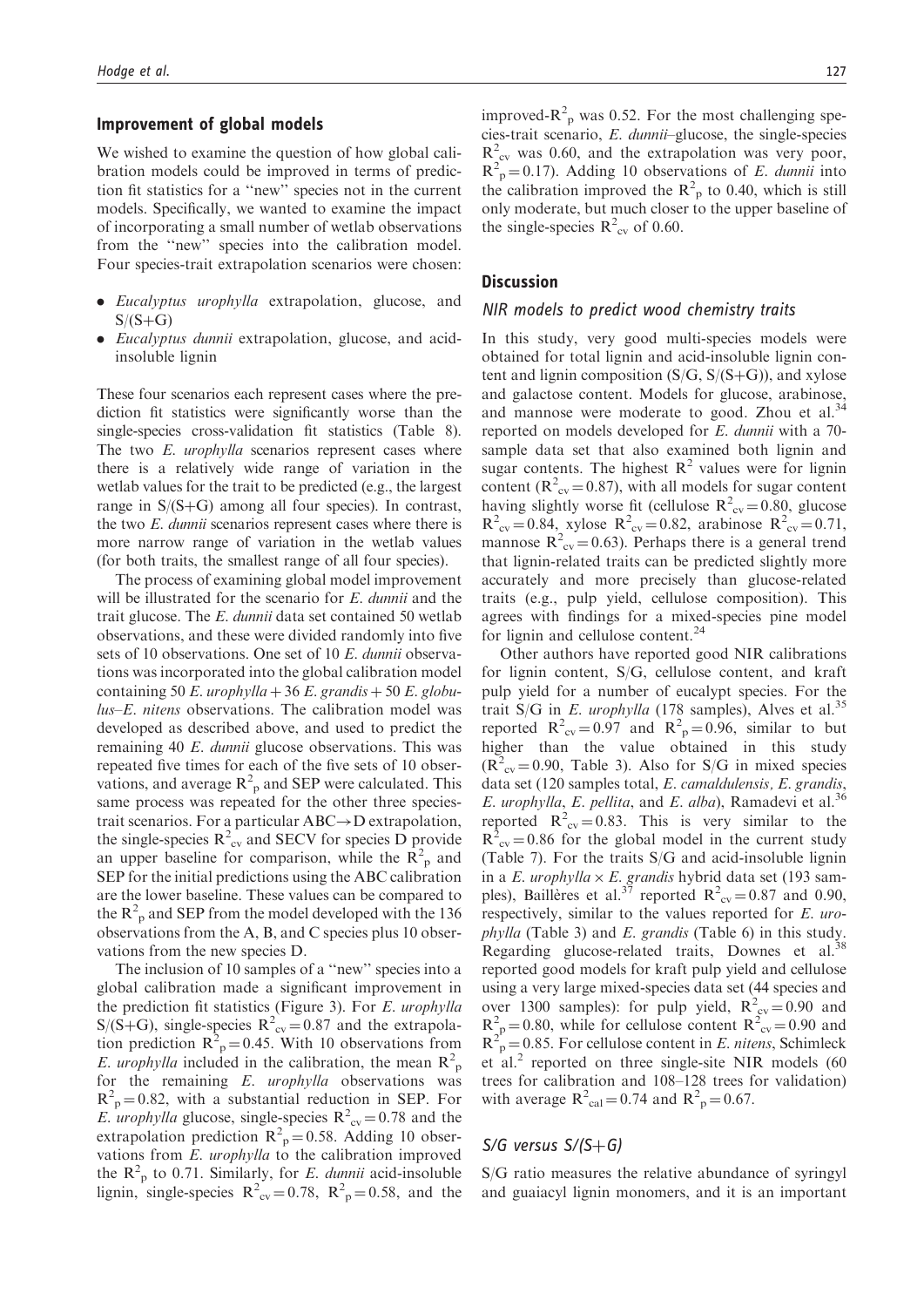

Figure 3. Prediction fit statistics for single-species near infrared (NIR) calibration, a mixed-species NIR calibration (minus the target species), and a mixed-species NIR calibration  $(+10$  samples of the target species). Four species-trait scenarios were selected for study, all of which had poor mixed-species predictions compared to the single-species cross-validations: two traits from *Eucalyptus urophylla* with a large range of the wetlab value to be predicted, and two traits from Eucalyptus dunnii with a small range of the wetlab value to be predicted.

and well known trait in the pulping literature.<sup>33</sup> In this study, an alternate formulation of the lignin composition was examined,  $S/(S+G)$ . In three of the four single-species data sets, the NIR models had better fit statistics for  $S/(S+G)$  than for  $S/G$ . This was true also for the global model, where the model for  $S/(S+G)$  had  $R^2_{\text{cv}} = 0.95$  and  $RPD_{\text{cv}} = 4.69$ , versus  $R^2_{\text{cv}} = 0.86$  and  $RPD_{\text{cv}} = 2.71$  for S/G.

Analyses of genetic trials of E. dunnii and E. grandis indicate that the  $S/(S+G)$  variable has higher heritability than the  $S/G$  variable,<sup>39,40</sup> and therefore breeders may wish to use  $S/(S+G)$  for NIR models and genetic rankings, then convert back to S/G for use of the data by pulp researchers. The conversion between the two variable formulations is quite simple:

For 
$$
S/G = X
$$

$$
\frac{X}{X+1} = S/(S+G)
$$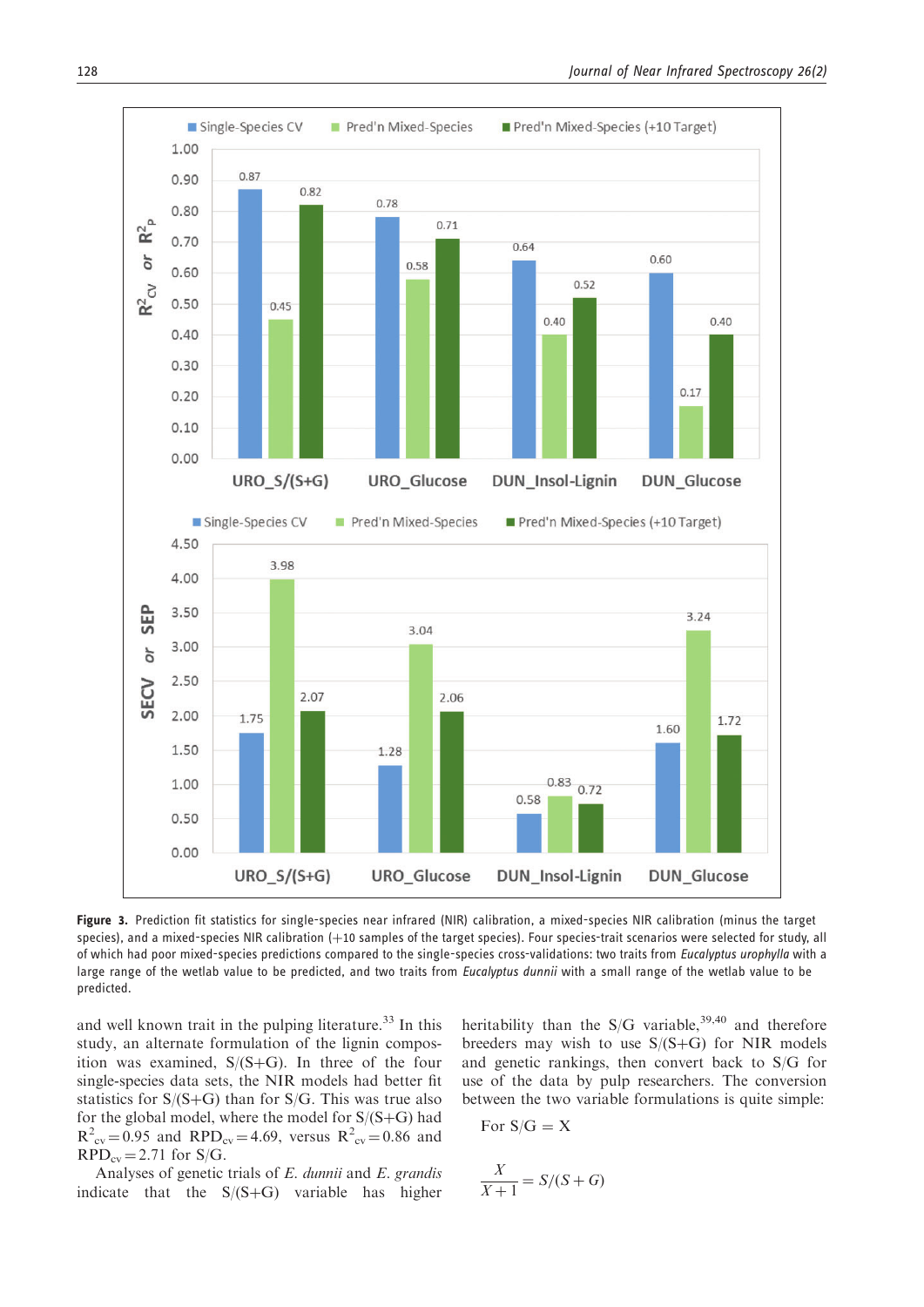For S/(S+G) = Y  
\n
$$
\frac{Y}{(1-Y)} = S/G
$$

### Glucose, lignin, and pulp yield

In this study, the NIR models were developed for sugar and lignin content and composition. For many pulp and paper producers, the most important breeding objective would actually be pulp yield, and in fact, much work has been done to develop NIR models for pulp yield in eucalypts.8,9,38,41–44 Measuring pulp yield is typically slow and expensive, and requires large sample sizes, typically from 1 to 5 kg of oven-dried woodchips. Furthermore, pulp yield estimates are specific to the particular cooking conditions (time, temperature, chemicals) and often to a specific kappa number. For a given organization, it may be possible to develop laboratory conditions to mimic the largescale mill conditions that apply. However, in this case, the NIR models were being developed for a large number of mills, each with their own specific processes. Relative to assessing pulp yield, assessing wood chemical composition is relatively inexpensive, and it can be done with smaller amounts of wood. Many of these traits have been shown to highly correlated to pulp yield.38,45,46 For example, in a multiple-species data set, Downes et al. $38$  found a correlation of  $R^2$  = 0.85 between laboratory pulp yield and laboratory cellulose content, and a similar correlation between NIR predictions of pulp yield and cellulose content  $(R^2 = 0.88)$ . Kien et al.<sup>46</sup> found a similar correlation  $(R^2 = 0.83)$  between pulp yield and cellulose content for a single-species data set of E. urophylla. In an E. camaldulensis data set, Ramadevi et al.<sup>36</sup> found a strong relationship between S/G ratio and kraft pulp yield  $(R^2 = 0.71)$ , and between S/G and alkali consumption ( $R^2$  = 0.91). It seems reasonable that pulp researchers could identify which of the sugar and lignin traits that can be predicted by the current models have the strongest impact on pulp yield (and pulping costs) in their own organization.

# Utility of the models

Sandak et al. $47$  provide some guidelines to assess the quality and utility of NIR models for use in forestry. In general, models should have high  $R^2$ , low SECV and SEP, a low bias, and a slope near one. NIR models can be employed for the purposes of quality control in a laboratory or production facility, in which case the standards for a ''good'' model may be quite high, for example,  $R^2 \ge 0.90$  and RPD  $\ge 5.0$ . Tree breeders are primarily interested in accurate ranks or comparison between genotypes (a ''screening'' application), so the criteria for a ''good'' model may be lower, for example,  $R^2 \ge 0.80$  and RPD  $\ge 2.0$ . The global models in this

study (Table 7) meet or exceed the latter criteria for ''good'' screening models for 7 of the 10 variables (total lignin, acid-insoluble lignin,  $S/G$ ,  $S/(S+G)$ , xylose, galactose, and mannose). The global models for glucose ( $R^2_{\text{cv}} = 0.74$  and  $RPD_{\text{cv}} = 1.95$ ) and arabinose  $(R^2_{\text{cv}} = 0.72 \text{ and } RPD_{\text{cv}} = 1.91)$  are just below the thresholds for ''good'' screening models.

The assessment of NIR model quality and utility is somewhat subjective,<sup>48</sup> and researchers must examine the fit statistics of the available NIR models to determine if they can be used to meet their specific objective. To evaluate the current models for the purposes of tree breeding, it is important to remember that the  $R^2$ , RPD and standard errors in this study apply to the measurement of a single 4g sample of woodmeal. Breeders are ultimately interested ranking genotypes for their underlying breeding value or clonal genetic value for a particular trait of interest, and this is done by sampling multiple offspring from a given parent or full-sib family to provide estimates of parental or family genetic value, or of multiple ramets of a given clone to estimate clonal genetic value. Thus, a selection decision would not be made on the basis of a single sample NIR prediction, rather, multiple observations from all related genotypes are considered, typically through the use of a mixed-model genetic analysis to calculate best linear unbiased predictions (BLUPs) of genetic values. Breeders also use genetic parameter estimates to evaluate the precision of those BLUPs.

Relevant to the current study are the results reported for *Eucalyptus nitens* by Schimleck et al.<sup>2</sup> and *E. pellita* by Hung et al.<sup>5</sup> for NIR-predicted traits using models with fit statistics comparable to the current models *(i.e.,*  $R^2 = 0.80$  to 0.85). For *E. nitens*, the authors found high heritability  $(h^2 = 0.60 - 0.70)$  and low levels of genotype  $\times$  environment interaction (Type G genetic correlation,<sup>49</sup>  $r_{\text{Bg}} = 0.85{\text{-}}0.95$  for both laboratory and NIR-determined cellulose content. Similarly, estimated genetic parameters for kraft pulp yield for  $E$ . pellita<sup>5</sup> (predicted using NIR models from Meder et al. $^{50}$ ) indicate an average single-site heritability of  $h^2 = 0.37$  and a Type B genetic correlation  $r_{Bg} = 0.85$ . If these genetic parameter are typical of chemical traits for most eucalypt species, sampling 10 trees per family on each of two sites would result in family heritability between 0.80 and 0.90, which would produce very precise rankings of parental genotypes. Similarly, for clonal selection, breeders would typically assess a number of ramets from the same clone, and clonal heritabilities of  $H^2 \ge 0.90$  would be likely.

### Age variation among samples

In many eucalypt breeding programs, growth is measured at half-rotation age, and breeders will generally measure wood traits at that same age, or 1 or 2 years later. Rotation ages for tropical and subtropical eucalypts grown for pulp are often around 8 years, while for temperate eucalypts, pulp rotations might be as long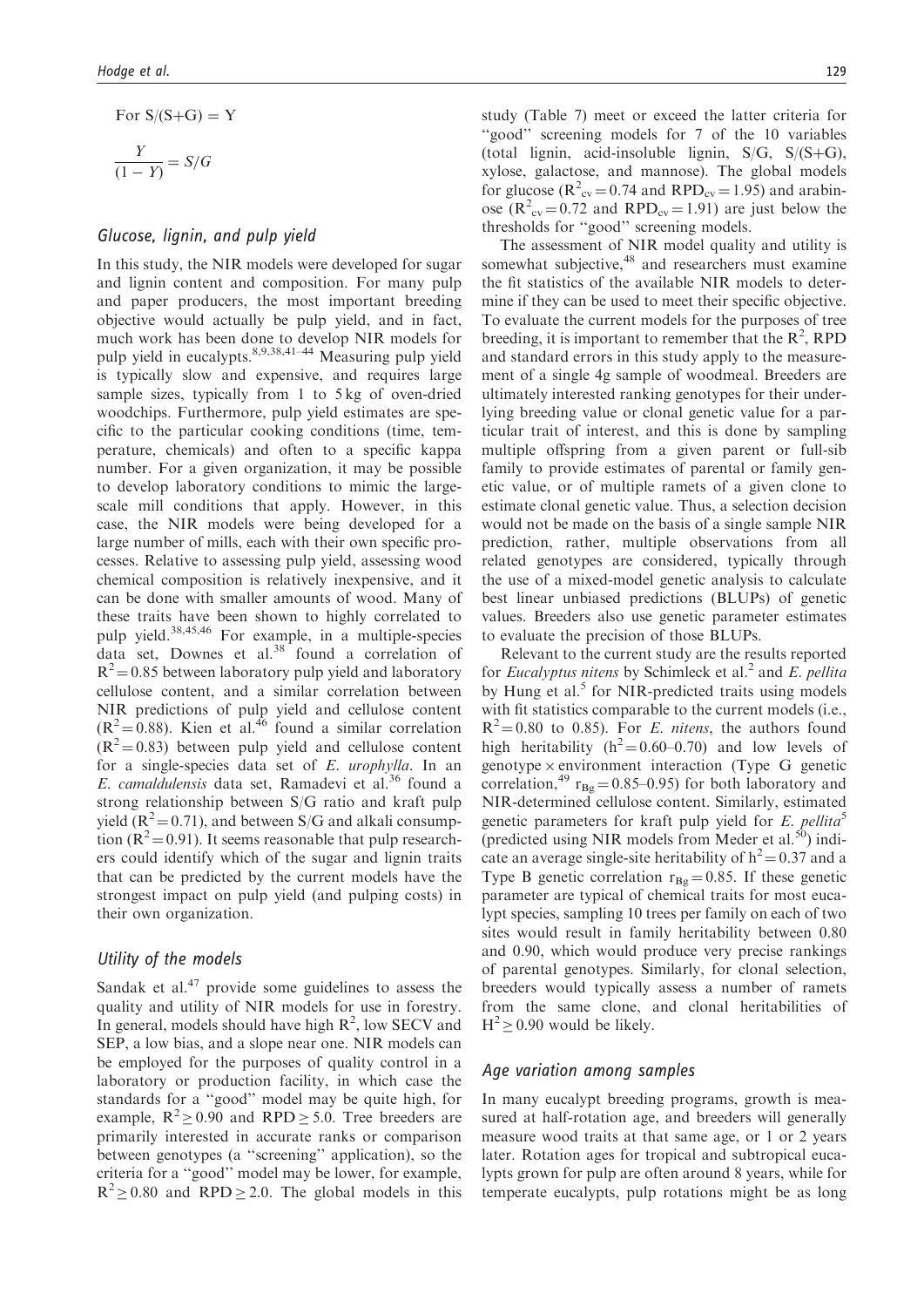as 12 years. Under these scenarios, wood samples would often be taken at ages ranging from 4 to 8 years old. The models in this study included samples ranging in age from 4 years (all of the E. dunnii samples) to 13 years (for some of the E. urophylla samples) to 25 years old (for some of the E. globulus-E. nitens samples. These age differences should be kept in mind when comparing among species for chemical properties in this study. However, since the global models cover a very broad range of values for all traits, and the precision of the predictions seem very uniform across the range, we do not believe the age differences among the calibration samples in this study will have any impact on the precision of rankings (i.e., comparisons of genotypes) in future studies.

### Utility for extrapolation to new species

While the current global model could be used to make predictions for new data sets of the species included in this study (E. urophylla, E. dunnii, E. grandis, E. globulus, and E. nitens), we may wish to use these models on other eucalypt species not included in the calibration data set. In this situation, a breeder would expect that, in general, extrapolation predictions would be at least moderately useful for most species and most traits. A better approach would be to incrementally improve the model by adding a few samples of the new species into the calibration data set. It has been demonstrated that the addition of just a few samples from a new data set into the calibration model can greatly improve the predictions for the remainder of that data set, $51$  and the current results suggest that the addition of 10 samples of the ''new'' species into the calibration data set makes substantial improvement in the prediction fit statistics. In this study, the 10 samples were randomly selected, but in fact the 50 samples of a given species (from which the 10 random samples were chosen) had already been preselected to cover a range of chemical and spectral variation. Thus, it might be wise to screen a few hundred samples of the new species, and use the current NIR models to ensure that the 10 samples selected for wetlab analysis and inclusion in the calibration equation do indeed cover some of the range of variation for important wood properties.

#### Acknowledgements

The authors would like to acknowledge the contributions of Smurfit Kappa Colombia, Smurfit Kappa Venezuela, Weyerhaeuser Company, CMPC Forestal Mininco, Sappi Forests, Mondi Forests, and Arauco Argentina for collection of wood samples used in this project. Thanks also to all Camcore members for their continuing support of our work in gene conservation and tree breeding, as well as to the Department of Forestry & Environmental Resources at NC State University, and to the Department of Wood Science at the University of British Columbia. Finally, many thanks to Juan Pedro Posse, Martha Salas, and Romeo Jump for all their hard work in the field and the lab.

#### Declaration of conflicting interests

The author(s) declared no potential conflicts of interest with respect to the research, authorship, and/or publication of this article.

### Funding

The author(s) received no financial support for the research, authorship, and/or publication of this article.

#### References

- 1. So CL, Via BK, Groom LH, et al. Near infrared (NIR) spectroscopy in the forest products industry. For Prod J 2004; 54: 8–18.
- 2. Schimleck LR, Kube PD and Raymond CA. Genetic improvement of kraft pulp yield in Eucalyptus nitens using cellulose content determined by near infrared spectroscopy. Can J For Res 2004; 34: 2363–2370.
- 3. Sykes R, Li B, Isik F, et al. Genetic variation and genotype by environment interactions of juvenile wood chemical properties in Pinus taeda L. Ann For Sci 2006; 63: 897–904.
- 4. Stackpole DJ, Vaillancourt RE, Downes GM, et al. Genetic control of kraft pulp yield in Eucalyptus globulus. Can J For Res 2010; 40: 917–927.
- 5. Hung TD, Brawner JT, Meder R, et al. Estimates of genetic parameters for growth and wood properties in Eucalyptus pellita F. Muell. to support tree breeding in Vietnam. Ann For Sci 2015; 72: 205–217.
- 6. Wright JA, Birkett MD and Gambino MJT. Prediction of pulp yield and cellulose content from wood samples using near infrared reflectance spectroscopy. Tappi J 1990; 73: 164–166.
- 7. Garbutt DCF, Donkin MJ and Meyer JH. Near infra-red reflectance analysis of cellulose and lignin in wood. Pap South Afr 1992; April: 45–48.
- 8. Michell AJ. Pulpwood quality estimation by nearinfrared spectroscopic measurements on eucalypt woods. Appita J 1995; 48: 425.
- 9. Michell AJ and Schimleck LR. Developing a method for the rapid assessment of pulp yield of plantation eucalypt trees beyond the year 2000. Appita J 1998; 51: 428–432.
- 10. Raymond CA and Schimleck LR. Development of near infrared reflectance analysis calibrations for estimating genetic parameters for cellulose content in Eucalyptus globulus. Can J For Res 2002; 32: 170–176.
- 11. Schimleck L, Evans R and Ilic J. Application of near infrared spectroscopy to a diverse range of species demonstrating wide density and stiffness variation. IAWA J 2001; 22: 415–429.
- 12. Schimleck LR and Evans R. Estimation of microfibril angle of increment cores by near infrared spectroscopy. IAWA J 2002; 23: 225–234.
- 13. Schimleck LR and Evans R. Estimation of wood stiffness of increment cores by near infrared spectroscopy: the development and application of calibrations based on selected cores. IAWA J 2002; 23: 217–224.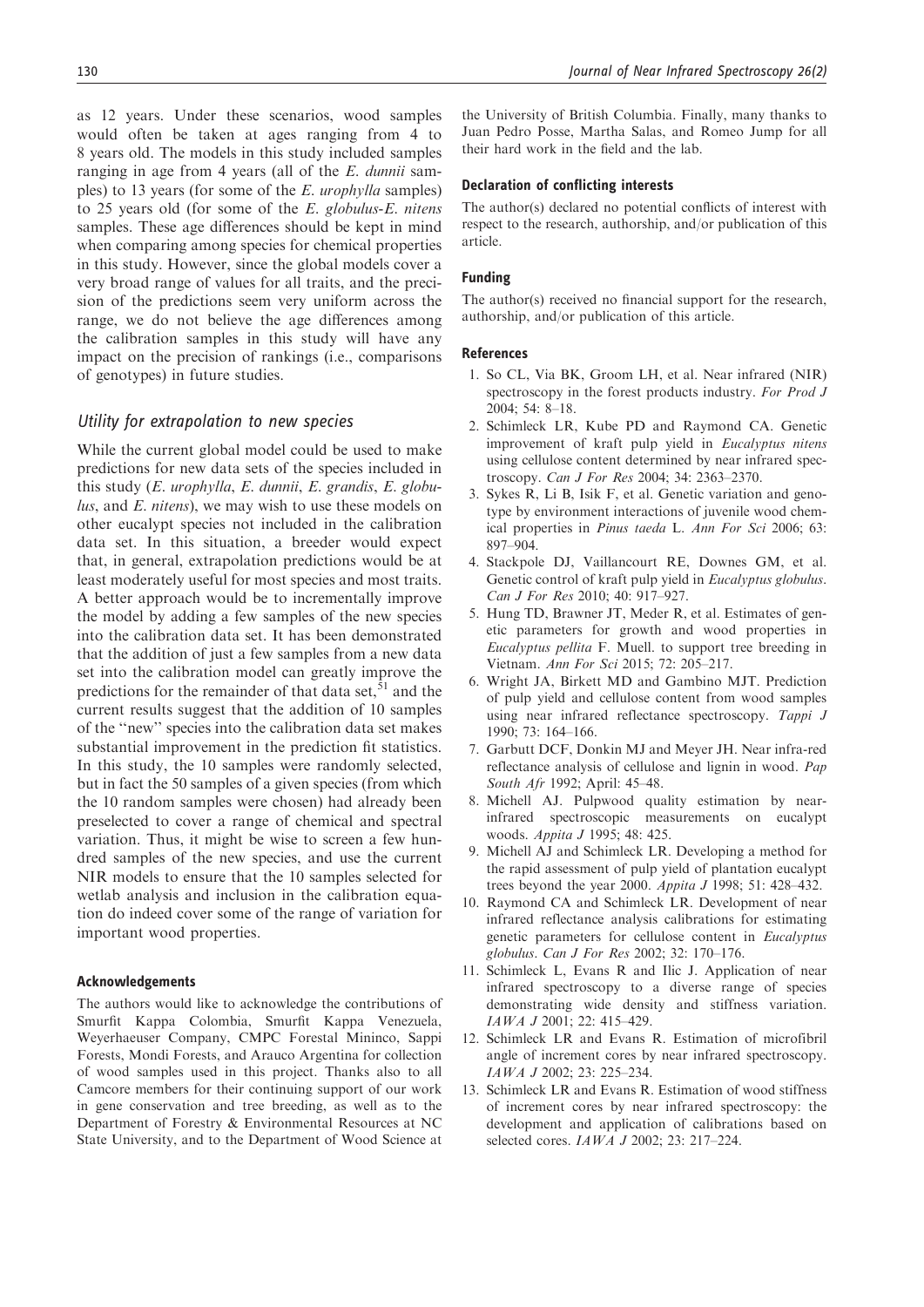- 14. Kelley SS, Rials TG, Snell R, et al. Use of near infrared spectroscopy to measure the chemical and mechanical properties of solid wood. Wood Sci Technol 2004; 38: 257–276.
- 15. Kelley SS, Rials TG, Groom LR, et al. Use of near infrared spectroscopy to predict the mechanical properties of six softwoods. Holzforschung 2004; 58: 252–260.
- 16. Jones PD, Schimleck LR, Peter GF, et al. Nondestructive estimation of Pinus taeda L. wood properties for samples from a wide range of sites in Georgia. Can J For Res 2005; 35: 85.
- 17. Jones PD, Schimleck LR, Daniels RF, et al. Comparison of Pinus taeda L. whole-tree wood property calibrations using diffuse reflectance near infrared spectra obtained using a variety of sampling options. Wood Sci Technol 2008; 42: 385–400.
- 18. Schimleck LR. Near infrared spectroscopy: a rapid, non-destructive method for measuring wood properties and its application to tree breeding. New Zeal J For Sci 2008; 38: 14.
- 19. Downes GM, Touza M, Harwood C, et al. NIR detection of non-recoverable collapse in sawn boards of Eucalyptus globulus. Eur J Wood Prod 2014; 72: 563–570.
- 20. Borrahlo NMG, Cotterill PP and Kanowski PJ. Breeding objectives for pulp production of Eucalyptus globulus under different industrial cost structures. Can J For Res 1993; 23: 648–656.
- 21. Schmidt EA. A practical model relating kraft pulping costs to hardwood chemical properties and morphology. Appita J 2005; 58: 218–224.
- 22. Lopez J, Gomide JL and Phillips R. Influence of eucalyptus wood properties on the financial performance of a modeled Brazilian pulp mill. O Papel 2009; 70: 53–71.
- 23. Hodge GR and Woodbridge WC. Use of near infrared spectroscopy to predict lignin content in tropical and subtropical pines. J Near Infrared Spectrosc 2004; 12: 381.
- 24. Hodge GR and Woodbridge WC. Global near infrared models to predict lignin and cellulose content of pine wood. J Near Infrared Spectrosc 2010; 18: 367–380.
- 25. Coleman HD, Canam T, Kang KY, et al. Over-expression of UDP-glucose pyrophosphorylase in hybrid poplar affects carbon allocation. J Exp Bot 2007; 58: 4257–4268.
- 26. Robinson AR and Mansfield SD. Rapid analysis of poplar lignin monomer composition by a streamlined thioacidolysis procedure and near-infrared reflectancebased prediction modeling. Plant J 2009; 58: 706–714.
- 27. R Core Team. R: a language and environment for statistical computing. Vienna, Austria: R Foundation for Statistical Computing, [www.R-project.org/](http://www.R-project.org/) (2016) (accessed 15 May 2016).
- 28. Rinnan A, van den Berg F and Engelsen S. Review of the most common pre-processing techniques for near-infrared spectra. Trends Anal Chem 2009; 28: 10.
- 29. Mevik BH and Wehrens R. The pls package: principal component and partial least squares regression in R. J Stat Softw 2007; 18: 1–22.
- 30. Stevens A and Ramirez-Lopez L. An introduction to the prospectr package. R package Vignette R package version 0.1.3. 2013. Available at: ftp://200.236.31.2/CRAN/ web/packages/prospectr/vignettes/prospectr-intro.pdf.
- 31. Breunig M, Hans-Peter K, Raymond T, et al. LOF: identifying density-based local outliers. In ACM Sigmod Record 2000; 29: 93–104.
- 32. Torgo L. Data mining with R, learning with case studies. Chapman and Hall/CRC. www.dcc.fc.up.pt/~ltorgo/ DataMiningWithR (2010) (accessed 15 May 2016).
- 33. Stewart JJ, Kadla JF and Mansfield SD. The influence of lignin chemistry and ultrastructure on the pulping efficiency of clonal aspen (Populus tremuloides Michx.). Holzforschung 2006; 60: 111–122.
- 34. Zhou C, Jiang W, Via BK, et al. Monitoring the chemistry and monosaccharide ratio of Eucalyptus dunnii wood by near infrared spectroscopy. J Near Infrared Spectrosc 2016; 24: 537–548.
- 35. Alves A, Simões R, Stackpole DJ, et al. Determination of the syringyl/guaiacyl ratio of Eucalyptus globulus wood lignin by near infrared-based partial least squares regression models using analytical pyrolysis as the reference method. J Near Infrared Spectrosc 2011; 19: 343–348.
- 36. Ramadevi P, Hegde DV, Varghese M, et al. Evaluation of lignin syringyl/guaiacyl ratio in Eucalyptus camaldulensis across three diverse sites based on near infrared spectroscopic calibration modelling with five *Eucalyptus* species and its impact on kraft pulp yield. J Near Infrared Spectrosc 2016; 24: 529–536.
- 37. Baillères H, Davrieux F and Ham-Pichavant F. Near infrared analysis as a tool for rapid screening of some major wood characteristics in a eucalyptus breeding program. Ann For Sci 2002; 59: 479–490.
- 38. Downes GM, Meder R, Bond H, et al. Measurement of cellulose content, kraft pulp yield and basic density in eucalypt woodmeal using multisite and multispecies near infra-red spectroscopic calibrations. South For 2011; 73: 181–186.
- 39. Salas M. Clonal variation of Eucalyptus grandis W. Hill ex Maiden in Colombia. MS Thesis, North Carolina State University, Raleigh NC, USA, 2018.
- 40. Posse JP. Genetic parameters for growth and wood traits in a Eucalyptus dunnii Maiden population planted in Uruguay. PhD dissertation, North Carolina State University, Raleigh, NC, USA, 2018.
- 41. Greaves BL, Borrahlo NMG and Raymond CA. Breeding objective for plantation eucalypts grown for production of kraft pulp. For Sci 1997; 43: 465–472.
- 42. Schimleck LR and Michell AJ. Determination of withintree variation of kraft pulp yield using near-infrared spectroscopy. Tappi J 1998; 81: 229–223.
- 43. Raymond CA, Schimleck LR, Muneri A, et al. Nondestructive sampling of Eucalyptus globulus and E. nitens for wood properties. III. Predicted pulp yield using near infrared reflectance analysis. Wood Sci Technol 2001; 35: 203–215.
- 44. Downes GM, Catela F and Meder R. Developing and evaluating a multisite and multispecies NIR calibration for the prediction of kraft pulp yield in eucalypts. South For 2009; 71: 155.
- 45. Kube PD and Raymond CA. Prediction of whole-tree basic density and pulp yield using wood core samples in Eucalyptus nitens. Appita J 2002; 55: 43–48.